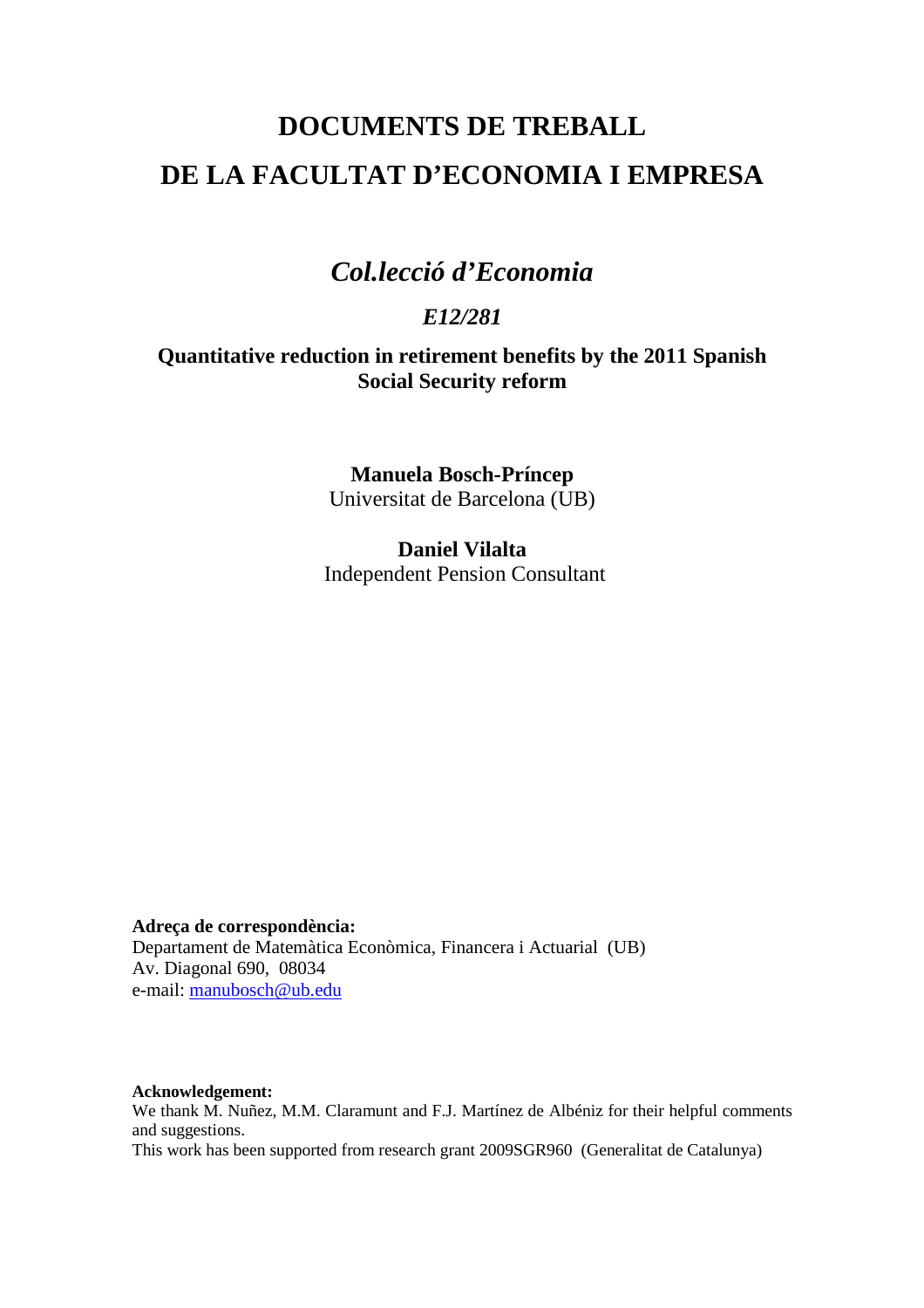#### Abstract

El objetivo de este trabajo es analizar el efecto de la reciente reforma de la Seguridad Social en la prestación pública de jubilación. Las principales medidas que han afectado al cálculo de la prestación son: 1) extensión de la edad de jubilación de 65 a 67 años, 2) cambio en el número de bases de cotización requeridas para el cálculo, 3) cambio en el factor de ponderación asociado a los años cotizados en el momento de la jubilación y 4) cambio en las reglas de jubilación anticipada.

El estudio distingue tres grupos de pensionistas y hace una comparativa entre la pensión anterior (pensión de referencia) y la pensión calculada con la nueva legislación. La disminución en la prestación pública de jubilación oscila entre el 0 % y 16 % en función del salario y de los años de cotización en el momento de la jubilación.

#### Abstract

The aim of this paper is to analyse the effect of the recent Social Security reform on public retirement benefits. The main measures affecting the calculation of pensions are: 1) extension of the retirement age from 65 to 67 years, 2) changes in covered earnings of the retirement pension, 3) changes in the weighting factor associated with the number of years of contributions to the system at date of retirement and 4) changes in the early retirement rules.

The study distinguishes three group of pensioners and compares between previous pension (benchmark pension) and the pension calculated under the new legislation. The reduction in public retirement benefits ranges between 0% and 16% depending on wages and the number of years of contributions at the time of retirement.

Keywords: Public retirement pension, Social Security reforms JEL: H55, J62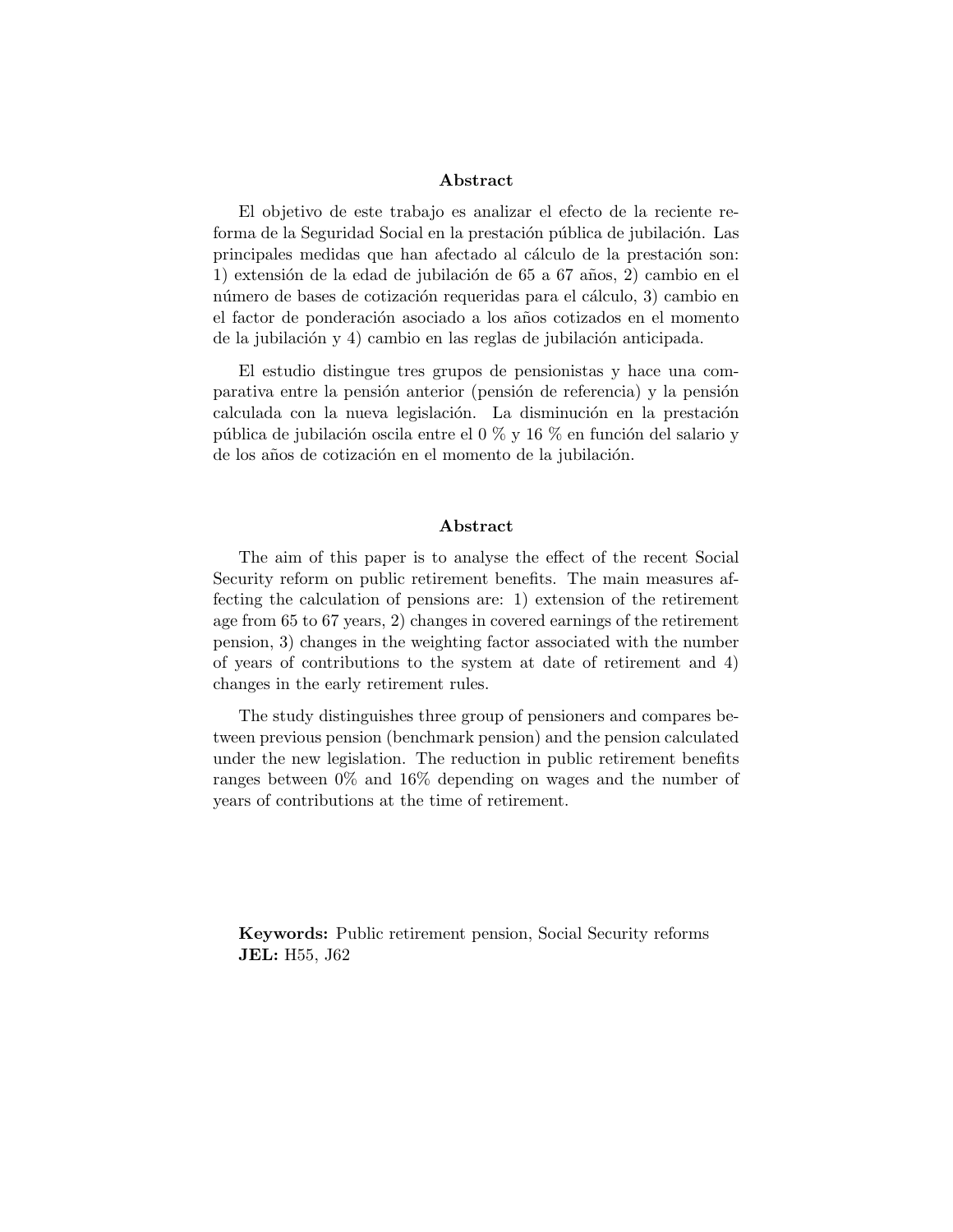### 1 Introduction

The Spanish Parliament passed last August a law<sup>1</sup> reforming the country's Social Security system.

The reform is the final outcome of the agreement signed between the Spanish government, representatives of employers and the main unions on February  $2^{nd}$ , 2011. It focuses on parametric changes to the Social Security system. The aim was to ensure the long-term sustainability of the public Social Security system taking into account the demographic challenge: an ageing population, an decreasing rate of fertility, an increasing old-age dependency ratio, and the changing age composition of the population.

Many researchers have made projections about the relationship between pension expenditure and GDP, under different methodologies and making a range of assumptions (see Jimeno, 2000; Alonso-Meseguer and Herce, 2003; Del Brío and González, 2004; Da-Rocha and Lores, 2005; Balmaseda et al., 2006; Gil et al., 2007; Jimeno et al., 2008; Díaz-Giménez and Díaz Saavedra, 2009; V´azquez, 2010; Moral-Arce et al., 2010). They have analysed different parametric measures seeking a sustainable system. Other researchers, however, have advocated the implementation of structural measures (see Vidal-Melia<sup> et</sup> al., 2009).

The aim of these papers has been to analyse the system is sustainability. However in this analysis the main actor is the pensioner rather than the global system. In that sense, our aim is closer to that of Sarasa (2008), in a study that seeks to determine the extent to which previous reforms have increased the risk of poverty among the elderly.

We focus our the attention on the consequences for the retirement pensioners of four specific measures: 1) the extension of the retirement age from 65 to 67 years, 2) changes in covered earnings of the retirement pension, 3) changes in the weighting factor associated with the number of years of contributions to the system and 4) changes in the early retirement rules. The study focuses on the General Scheme because it represents 72% of all of Spain's retirement pensions.

We are interested in how the different parametric measures affect income when employees retire. The new pension and the new gross theoretical pen-

 $\sqrt[1]{1-\mu}$  1 de 1 de agosto, sobre actualización, adecuación y modernización del sistema de Seguridad Social (BOE number 184, August  $2^{nd}$ , 2011 and errata in BOE number 240, October  $5^{th}$ ).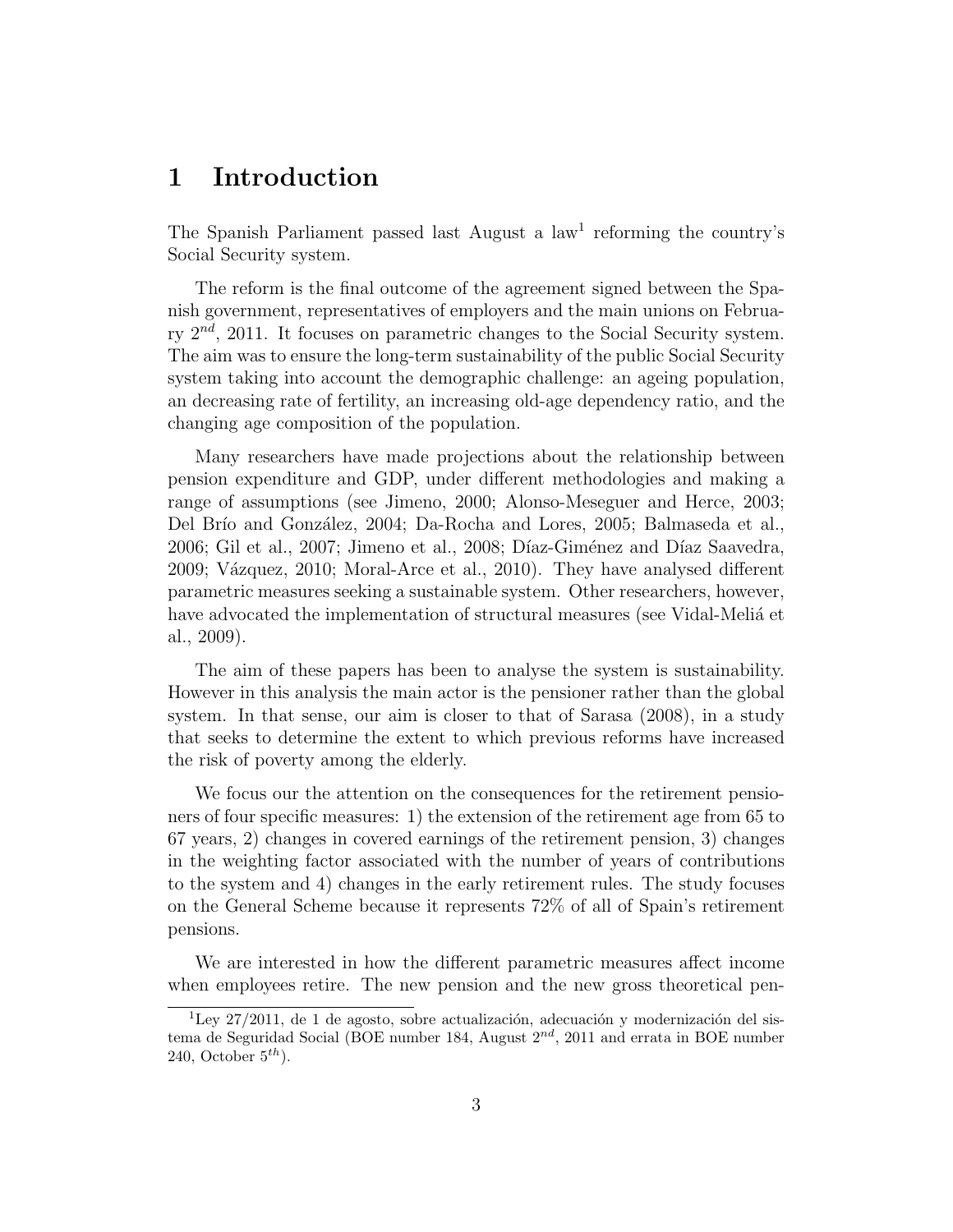sion replacement rate<sup>2</sup> are analysed and their reductions are quantified. We introduce a more general concept: the variation in public retirement benefits that reflects the variation in the retirement pension due to the application of the parametric measures plus the loss of two years' pension.

In general, the implementation of a reform is gradual and, therefore, a transitional period is opened up to develop the new measures. However, in this paper we assume the new legislation to be fully developed in order to evaluate its effect.

We have quantified the reduction in public retirement benefits and we conclude that the variation is between  $0\%$  to  $16\%$  depending on wages, the number of years of contributions at the time of retirement and the retirement age. The reduction is most marked in the pensions of those in the lowest wage bracket and with fewest contribution to the scheme.

The paper is organized as follows. Section 2 describes the benchmark pension obtained under the previous legislation. Section 3 introduces the parametric measures adopted. Section 4 describes the methodology applied. Section 5 quantifies the effect on the retirement pension, on the theoretical replacement rate and on the reduction in the public retirement benefits for the three collectives selected. Section 6 concludes.

## 2 The benchmark pension

The benchmark pension is calculated under the retirement rules governing since 1985 and the changes introduced by the 1997 reform and 2002, 2007 amendments.

The ordinary retirement pension requires contributions to have been made to the Social Security system for at least 15 years, of which at least two should be within the 15 years prior to retirement.

The monthly pension is the product of three variables:

1. Earnings during the last 180 months before the date of retirement  $(BR_t)^3$ .

<sup>2</sup> ISG Report states that theoretical replacement rates provide the possibility to look at individual case studies and evaluate to what extent current and future pension systems ensure that the elderly have the resources to support adequate standards of living.

 ${}^{3}$ Known as the *Base Reguladora*.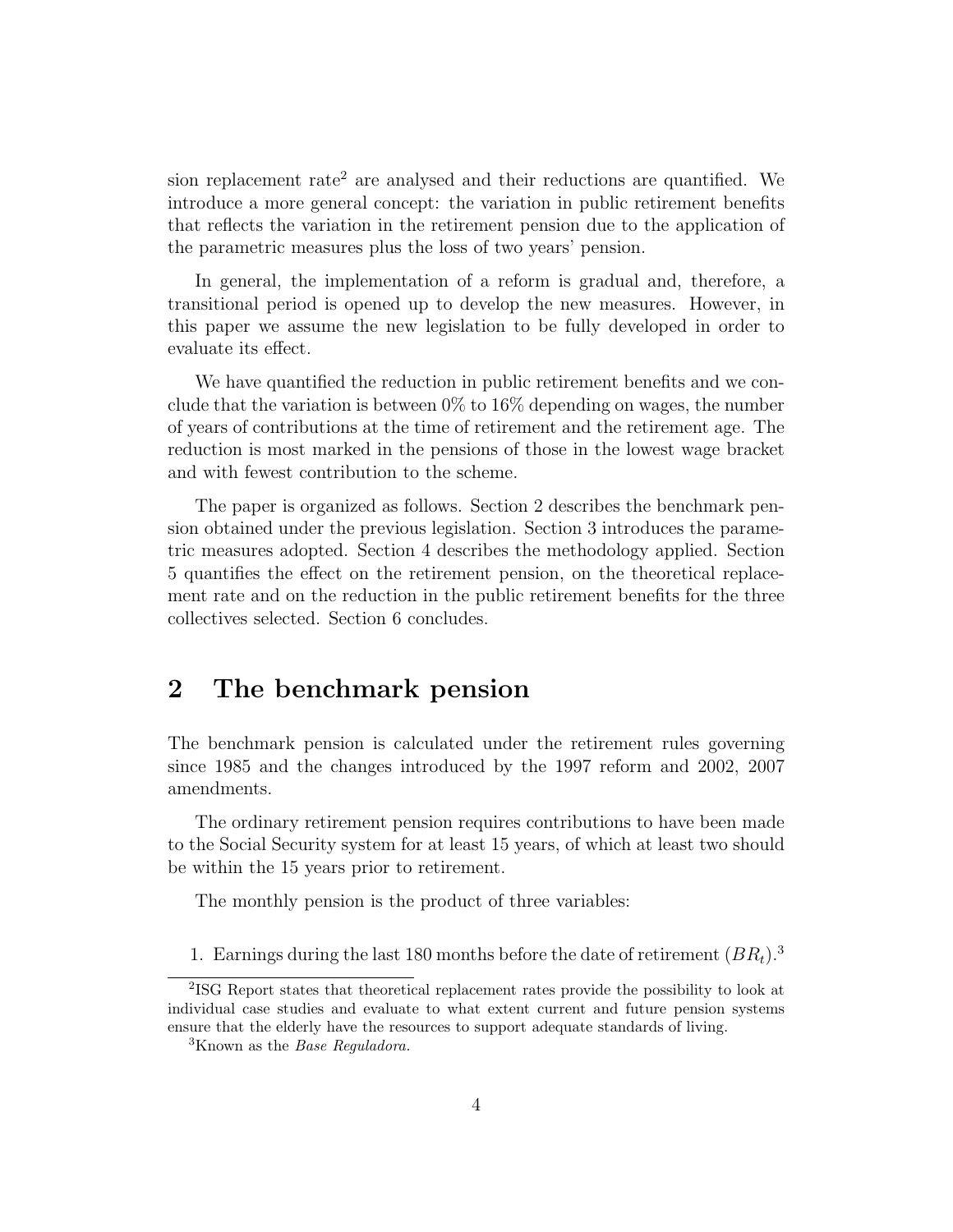- 2. Weighting factor associated with number of years contributing to the system at the date of retirement  $(\beta_t)$ . It is given by a piecewise linear function.
- 3. Early retirement factor at date of retirement  $(\mu_t)^4$ .

Then, we can state:

$$
_{Ret}Pens_t = \beta_t \cdot \mu_t \cdot BR_t \tag{1}
$$

where,

t : Date of retirement

 $_{Ret}Pens_t$ : Monthly retirement pension at t

 $\beta_t$ : Weighting factor associated with number of years contributing to the system at t

$$
\beta_t = \begin{cases}\n0 & \text{if } C_t < 15 \\
0.5 + 0.03 \cdot (C_t - 15) & \text{if } 15 \le C_t < 25 \\
0.8 + 0.02 \cdot (C_t - 25) & \text{if } 25 \le C_t < 35 \\
1 & \text{if } C_t \ge 35\n\end{cases}
$$
\n(2)

 $C_t$ : number of years contributing at  $t$ 

 $\mu_t$ : Weighting factor associated with early retirement at  $t$ 

$$
\mu_t = [1 - 0.08 \cdot (x - x^e)]
$$
  
where,  
 $x$ : ordinary retirement age in years  
 $x^e$ : early retirement age in years

 $BR_t$ : 180 monthly covered earnings before t

$$
BR_t = \frac{\sum_{i=1}^{24} BC_i + \sum_{i=25}^{180} BC_i \cdot CA(i,25)}{210} \tag{4}
$$

where,

<sup>4</sup>Voluntary early retirement is available from age 60 for people entering the system before  $1/1/1967$ . In this case, the pension is reduced 8% for each year by which the date of retirement is brought forward.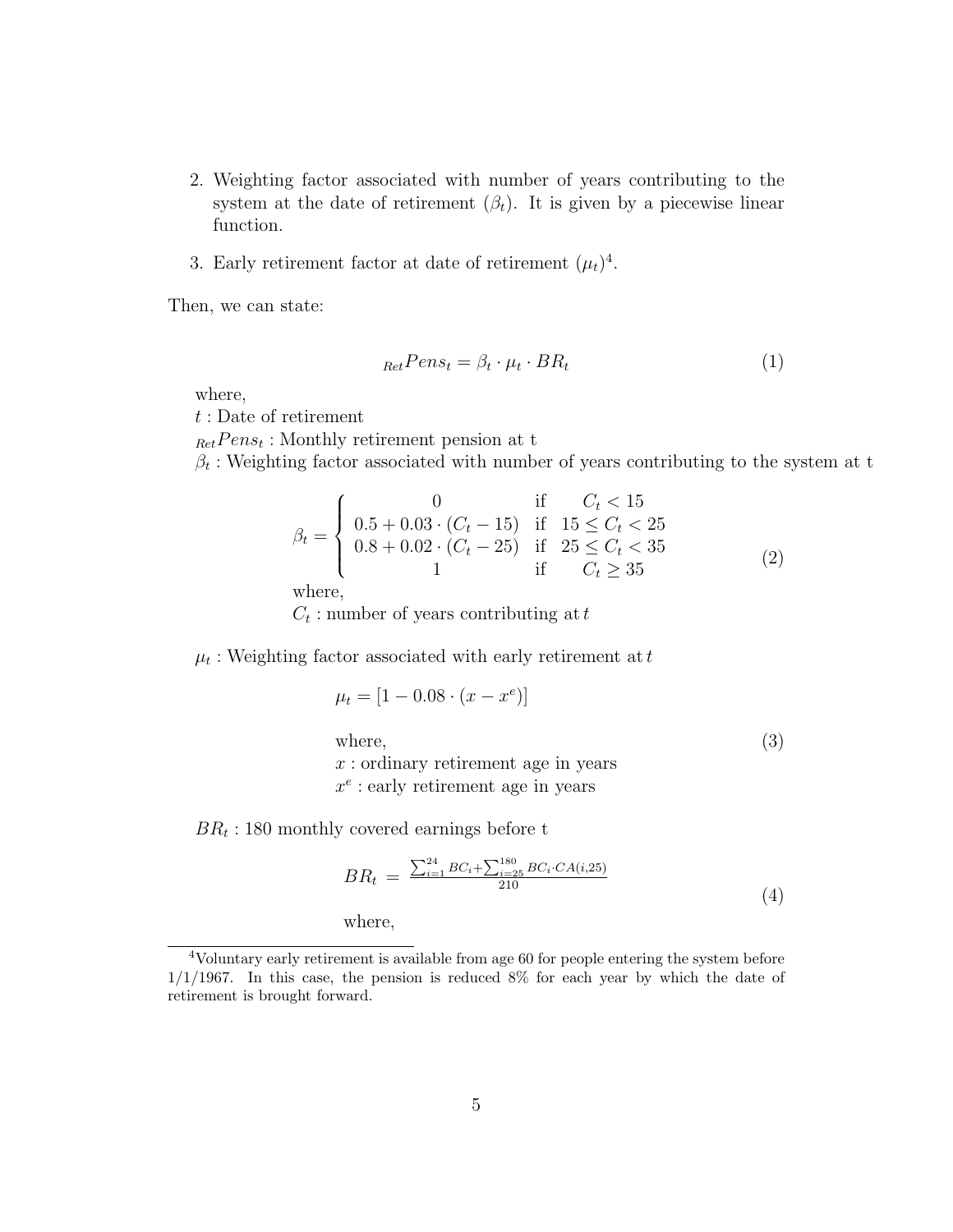$BC_i$ : Contribution base at month *i-th*, for  $i = \{1, 2, \dots 180\}$  $CA(i, 25)$ : Updating coefficient contribution bases from month  $i - th$  to month  $25 - th$ 

The contribution base,  $BC_i$ , is limited yearly depending on the level at which the worker is included in the General Scheme. The contribution base is limited yearly by a maximum contribution level  $BC_i^{max}$  and by a minimum level  $BC_i^{min}$ .

$$
BC_i^{\min} \le BC_i \le BC_i^{\max}
$$

The expression (1) is replaced by:

$$
_{Ret} Pens_t = \beta_t \cdot \mu_t \cdot \frac{\sum_{i=1}^{24} BC_i + \sum_{i=25}^{180} BC_i \cdot CA(i, 25)}{210}
$$
(5)

Also, the retirement pension cannot be higher than a limited yearly amount  $_{Ret} Pens_t^{max}$  nor can it be lower than a limited yearly amount  $_{Ret} Pens_t^{min}$ .

 $_{Ret}$  $Pens_t =$  $\sqrt{ }$  $\int$  $\overline{a}$  $_{Ret} Pens_t^{min}$  if  $_{Ret} Pens_t <_{Ret} Pens_t^{min}$  $\beta_t \cdot \mu_t \cdot BR_t$  if  $_{Ret} Pens_t^{min} <_{Ret} Pens_t <_{Ret} Pens_t^{max}$ <br>  $_{Ret} Pens_t^{max}$  if  $_{Ret} Pens_t >_{Ret} Pens_t^{max}$ 

The yearly amount is 14 times the monthly pension.

In 2012 the pension is being calculated as the benchmark pension. This will be followed by a transitional period that will be completed at the beginning of 2027.

### 3 The parametric reform

The main parametric reform of the new law passed last August 2011 is analysed in the following order:

- 1. Extension of the retirement age from 65 to 67 years.
- 2. Changes in covered earnings to calculate the retirement pension.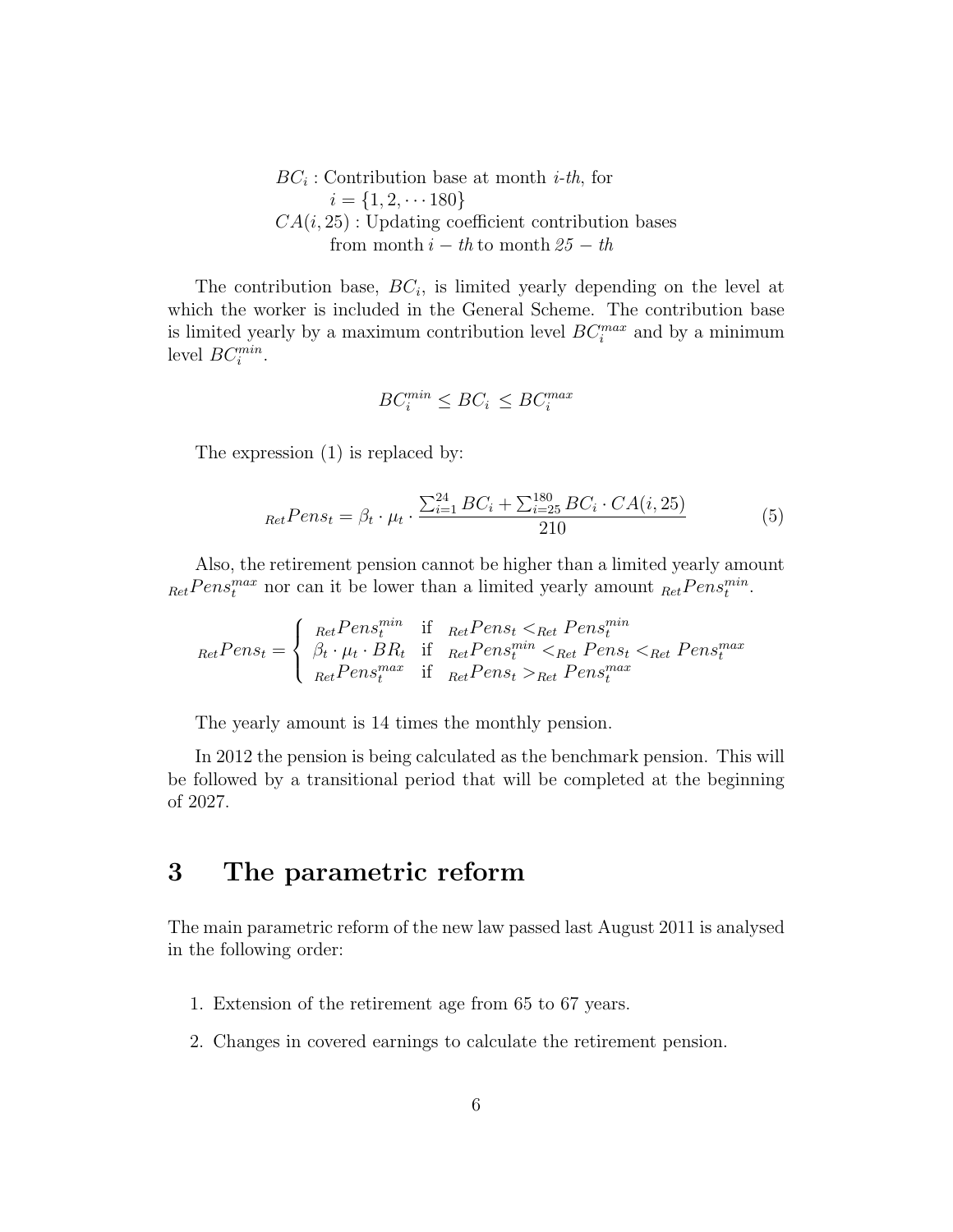- 3. Changes in the weighting factor associated with number of years contributing to the system at date of retirement.
- 4. Changes to the early retirement rules.

#### 3.1 Measure 1: Extension of the ordinary retirement age

The ordinary retirement age before the reform was 65 years  $(x = 65)$ . To keep the ordinary retirement age at 65 years with the application of the new law  $(x^m = 65)$ , the employee must have contributed to the system for at least 38 years and six months on retiring. Otherwise he must wait until he is 67  $(x<sup>m</sup> = 67)$ . This means that there are people who can retire at 65 while others must wait until they are 67.

#### 3.2 Measure 2: Changes to the  $BR_t$  to calculate the pension

The change in the formula means having to increase the number of monthly contribution bases from 180 to 300. Therefore (4) is replaced by:

$$
BR_t^m = \frac{\sum_{i=1}^{24} BC_i + \sum_{i=25}^{300} BC_i \cdot CA(i, 25)}{350} \tag{6}
$$

where,

 $BR_t^m$ : Covered earnings in the last 300 months before the date of retirement

 $BC_i$ : Contribution base at month *i-th*  $\forall i = \{1, 2, \dots 300\}$ 

 $CA(i, 25)$ : Updating coefficient contribution bases from month *i-th* to month 25-th

### 3.3 Measure 3: Changes to  $\beta_t$  associated with period of contributions

The weighting factor associated with the number of years contributing to the system on retirement in expression (2) is modified. The pension will increase 0.19% for each additional month to 15 years contributed during 247 months.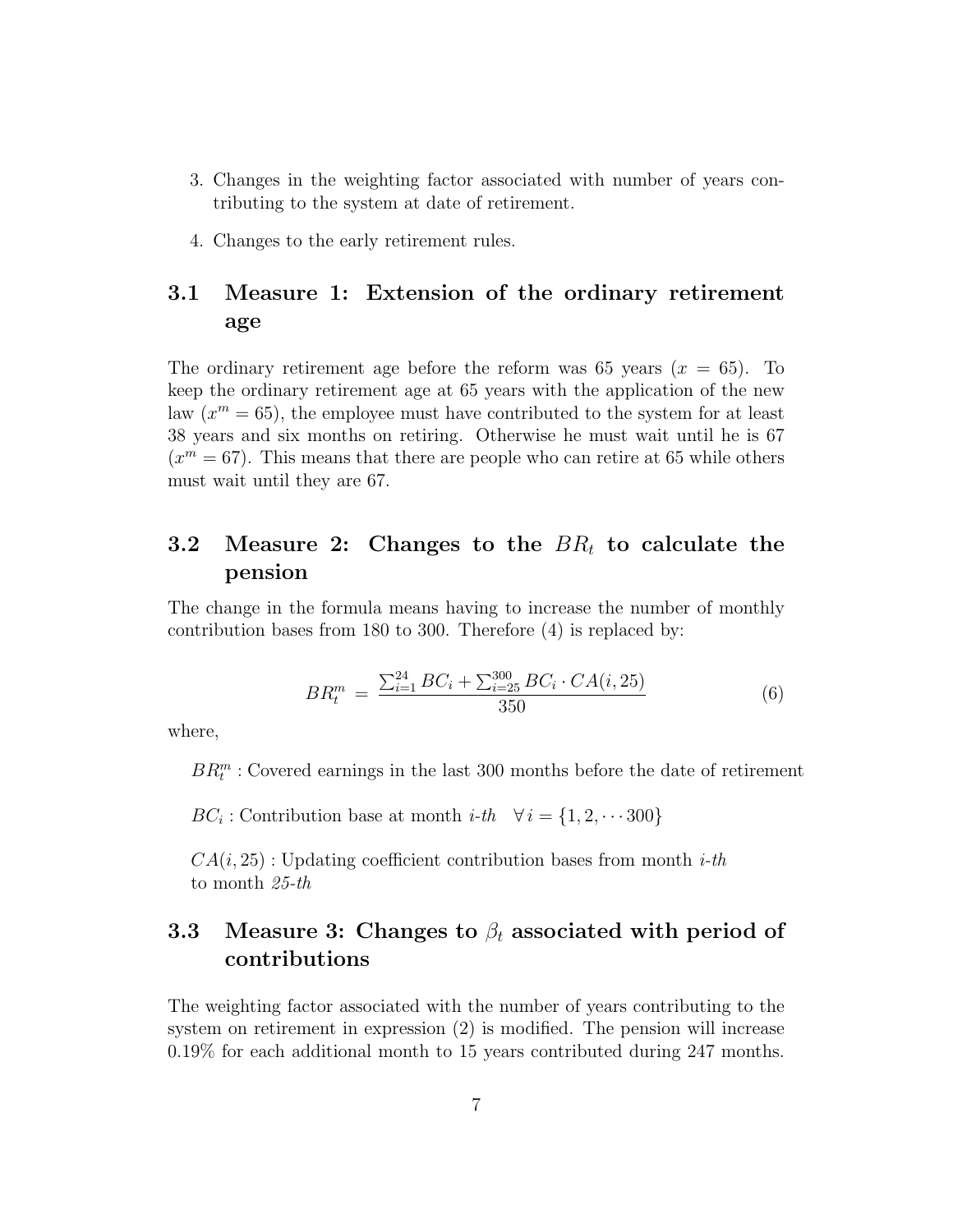The increment in the  $248 - th$  additional month will be 0.18% in order to obtain 100% of the pension. Therefore expression (2) is replaced by:

$$
\beta_t^m = \begin{cases}\n0 & \text{if } C_t^m < 180 \\
0.5 + 0.0019 \cdot (C_t^m - 180) & \text{if } 180 \le C_t^m < 428 \\
0.9712 + 0.0018 \cdot (C_t^m - 428) & \text{if } 428 \le C_t^m < 444 \\
1 & \text{if } C_t^m \ge 444\n\end{cases} \tag{7}
$$

where,

 $\beta^m_t$  : Modified weighting factor associated with number of months contributing at  $t$  $C_t^m$ : Number of months contributing at  $t$ 

The comparative plot of expressions (2) and (7) is:



Figure 1: Differences between  $\beta_t$  and  $\beta_t^m$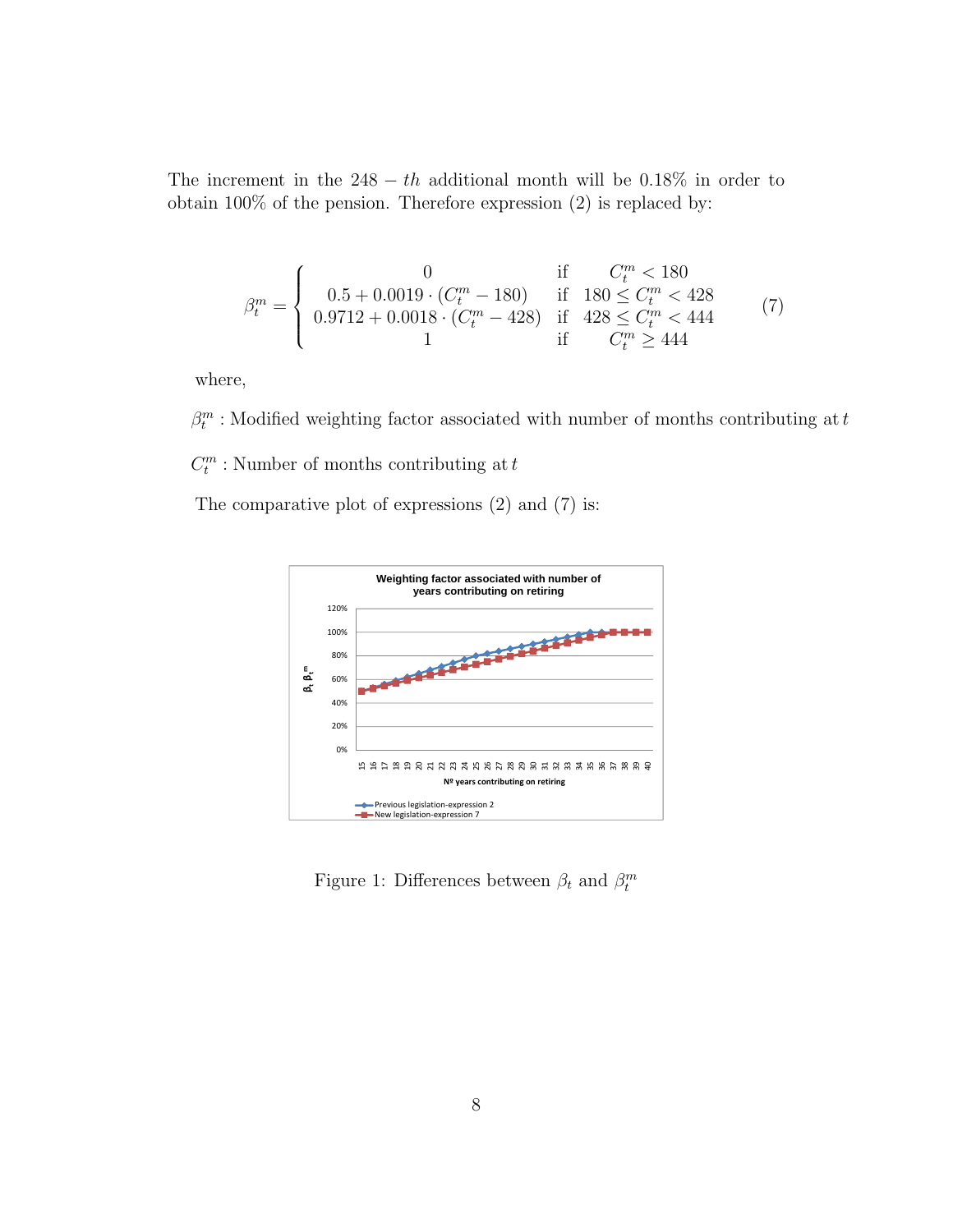As we can observe Figure 1, if the number of years spent contributing is less than 37, the modified weighting factor is always below the one under the previous legislation.

### 3.4 Measure 4: Changes to  $\mu_t$  associated with voluntary early retirement

The new requirements for voluntary retirement are: a) being at least 63 years old and b) having contributed to the system for at least 33 years. The reduction in the pension will be based on the quarters that remain to reach the legal retirement age. Expression (3) is modified by:

$$
\mu_t^m = \begin{cases}\n(1 - 0.01875 \cdot T) & \text{if } \frac{C_t^m}{12} < 38.5 \\
(1 - 0.01625 \cdot T) & \text{if } \frac{C_t^m}{12} \ge 38.5\n\end{cases}
$$
\n(8)

where,

 $\mu_t^m$  : Modified early retirement factor at  $t$ 

 $C_t^m$ : Contributed months at time  $t$ 

 $T$ : Number of quarters that remain to reach the legal retirement age

There is a limit in the pension defined by:

RetP ens<sup>t</sup> = RetP ensmin t if RetP ens<sup>m</sup> <sup>t</sup> <Ret P ensmin t β m t · µ m t · BR<sup>m</sup> t if RetP ensmin <sup>t</sup> <Ret P ens<sup>m</sup> <sup>t</sup> <Ret P ensmax t RetP ensmax t · (1 − 0.0025 · T) if RetP ens<sup>m</sup> <sup>t</sup> >Ret P ensmax t · (1 − 0.0025 · T)

The comparative plot of expressions (3) and (8) is: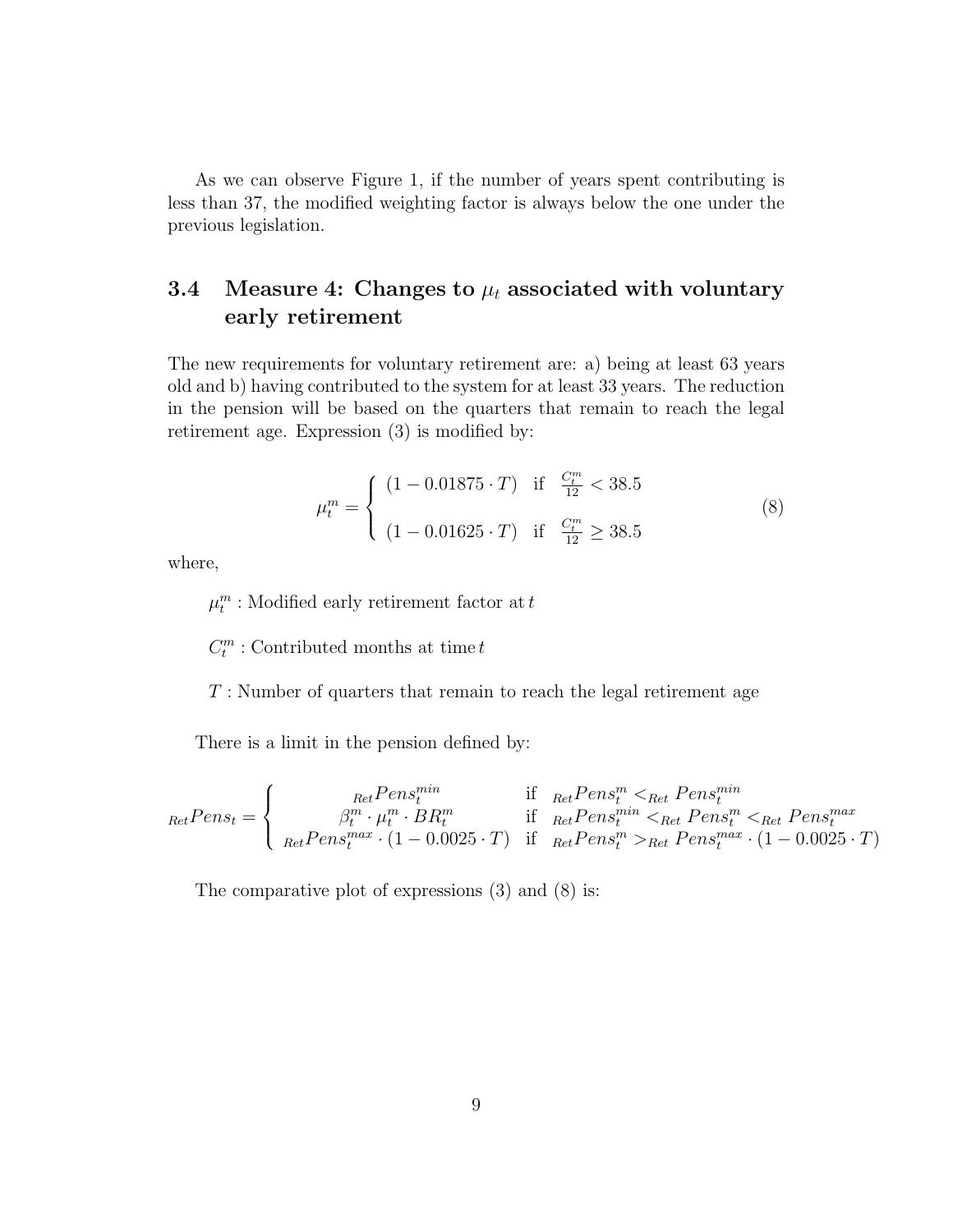

Figure 2: Differences between  $\mu_t$  and  $\mu_t^m$ 

Until now we have considered the effect of each of the four measures adopted in the new law separately. Now, the combination of these measures transforms expression (1) into:

$$
_{Ret}Pens_t^m = \beta_t^m \cdot \mu_t^m \cdot BR_t^m \tag{9}
$$

## 4 Methodology applied to quantify the effect of the reform

In order to quantify the combined effect of all the measures that constitute in the reformed retirement law, we follow four steps:

- 1. Three collectives are distinguished depending on the time that they have contributed to the system at retirement date.
- 2. New pension and new gross theoretical pension replacement rate are calculated in order to be compared with the previous legislation.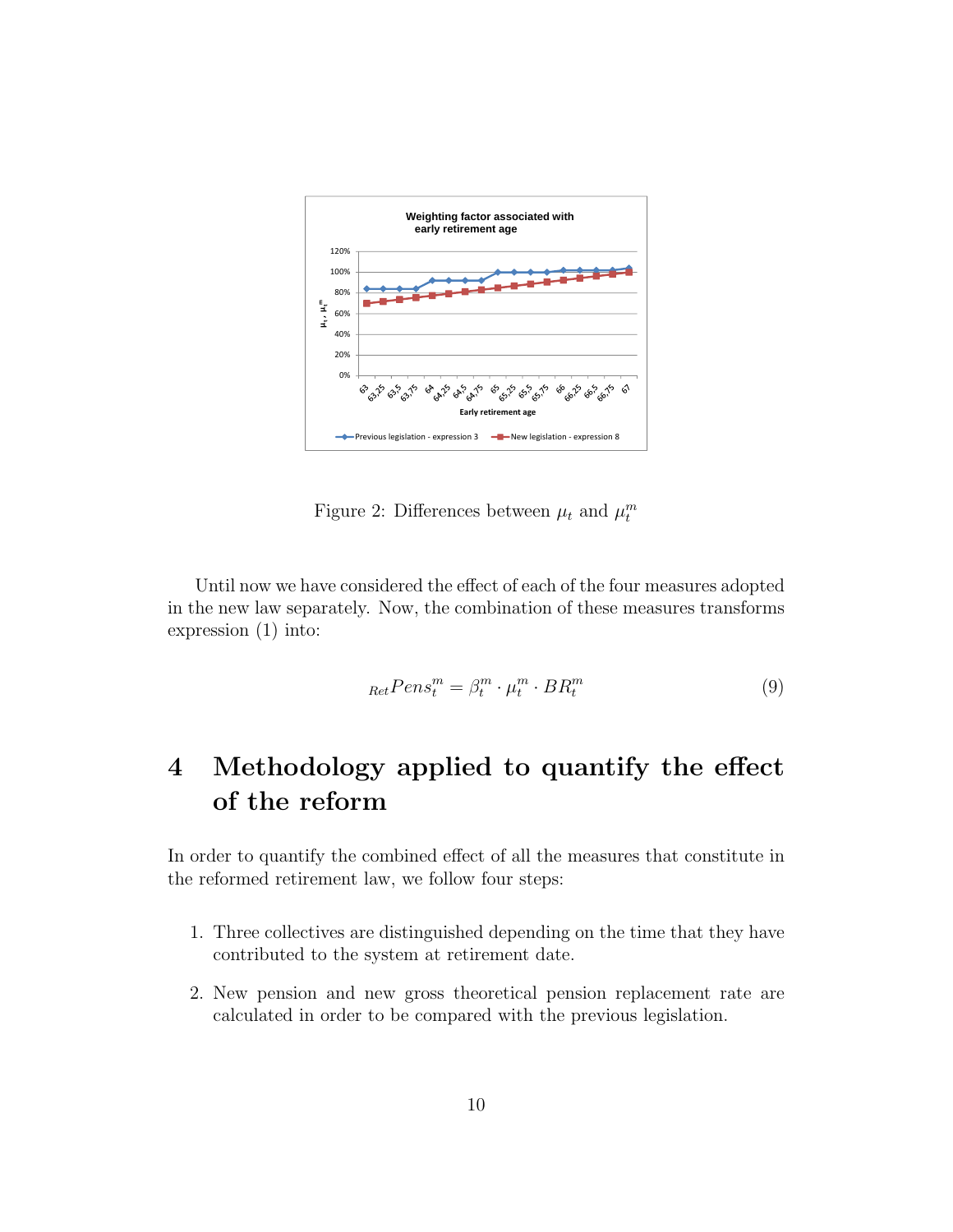- 3. The variation of the public retirement pension, in relative terms, is analysed. At this point, we introduce a more general concept, namely the variation in the public retirement benefits.
- 4. The new rules regarding early retirement are used to maintain the retirement age at 65 years under certain constraints.

STEP 1: We divide the collective into three groups depending on the length of time spent contributing to the system:

- a) Collective 1: Employees with  $C_t \geq 38.5$  years at 65.
- b) Collective 2: Employees with  $35 \leq C_t < 38.5$  years at 65.
- c) Collective 3: Employees with  $25 \leq C_t < 35$  years at 65.

Collective 1: People who have contributed to the system for at least 38 years and 6 months when they reach 65 years. The retirement age for this group is 65 years under both laws  $(x = x^m = 65)$ . No reduction coefficient is applied in the formula for contributions to the retirement years  $(\beta_t = \beta_t^m = 1)$ and the factor associated with early retirement is not involved  $(\mu_t = \mu_t^m = 1)$ . The only difference lies in the determination of the  $BR_t^m$  ( $BR_t^m \neq BR_t$ ).

- Sub-collective 1.1: Not affected by maximum pension
- Sub-collective 1.2: Affected by maximum pension

Measure 2 affects Collective 1.

Collective 2: People who have contributed to the system for more than 35 years and less than 38 years and 6 months when they reach 65 years. The new pension of this second group is different in two aspects to the benchmark pension: first, the ordinary retirement age at 67 years  $(x^m = 67)$  and, second, the formula for calculating the  $BR_t^m$  ( $BR_t^m \neq BR_t$ ).

The fact of increasing the retirement age to 67 years has the collateral effect of increasing the contributions to the system to 37 years  $(\beta_t^m = \beta_t = 1)$ . Moreover, until now the factor associated with early retirement has not been involved $(\mu_t^m = \mu_t = 1).$ 

• Sub-collective 2.1: Not affected by maximum pension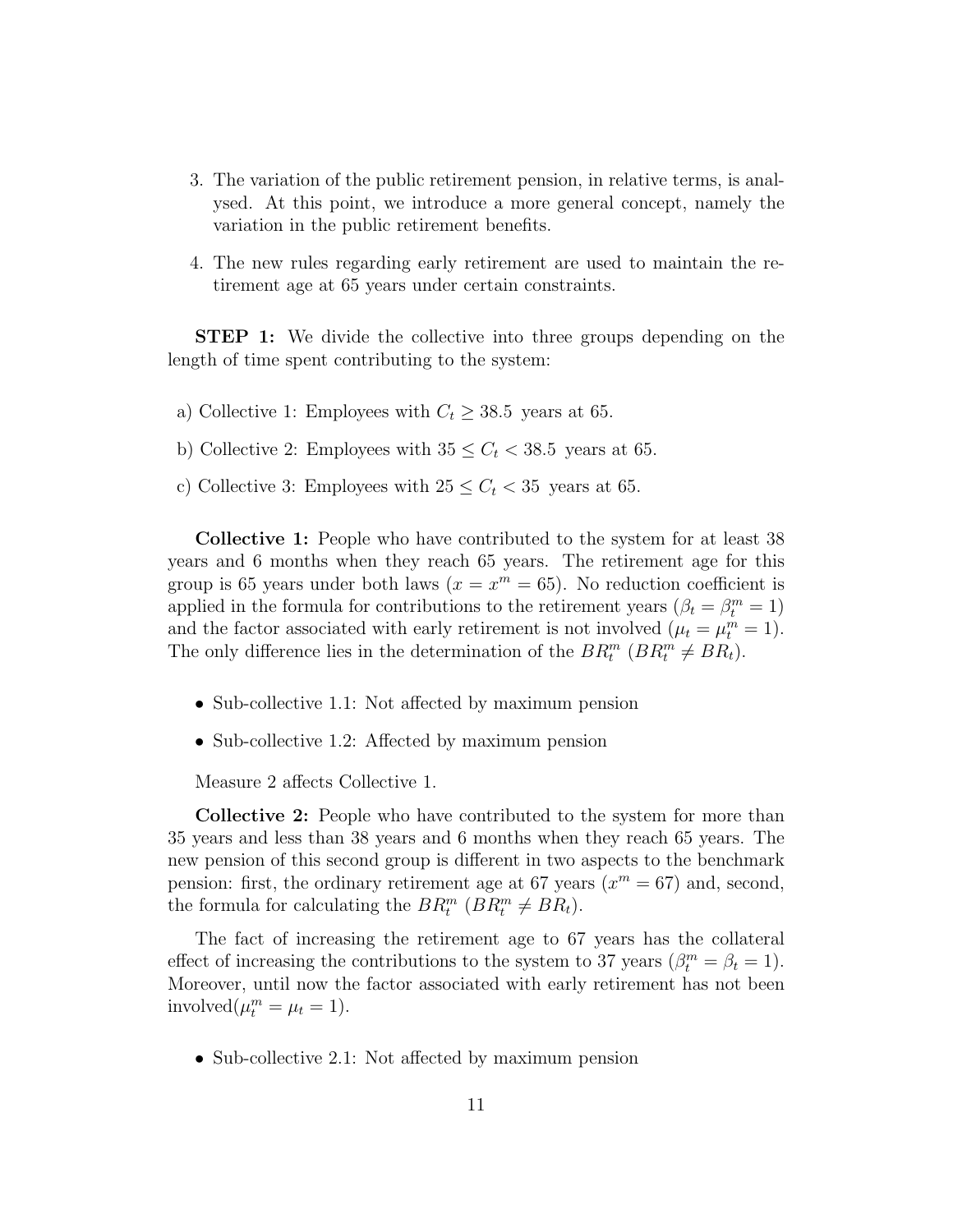• Sub-collective 2.2: Affected by maximum pension

Measures 1 and 2 affect Collective 2.

However, this collective can retire at 65 if they fulfil the requirements established for early retirement (at least 63 years of age and 33 years contributing to the system) and described in the previous section.

In this case, measure 2 ( $BR_t^m \neq BR_t$ ), measure 3 ( $\beta_t^m \neq \beta_t$ ;  $\beta_t^m < 1$ ) and measure 4 ( $\mu_t^m \neq \mu_t$ ;  $\mu_t^m < 1$ ) affect Collective 2.

Collective 3: People who have contributed to the system for more than 25 years and less than 35 years when they reach 65 years. The differences between the two pensions are due to all three factors: new retirement age  $(x^m = 67)$ , the formula for calculating the  $BR_t^m$  ( $BR_t^m \neq BR_t$ ), and the factor associated with the contributions to the system at the age retirement age  $(\beta_t^m \neq \beta_t; \beta_t^m < 1)$ 

- Sub-collective 3.1: Not affected by maximum pension
- Sub-collective 3.2: Affected by maximum pension

Measures 1, 2 and 3 affect Collective 3.

Part of this collective can retire at 65 age too if they fulfil the requirements established at early retirement (only if they have contributed to the system for 33 or 34 years). In this case all the measures affect the collective: measure 1, measure 2, measure 3 and measure 4. For this collective we focus on workers that have to wait until they are 67.

STEP 2: We project the monthly pension at the age of retirement according to expressions (1) and (9) for different annual wage levels today and considering different numbers of years contributing to the Social Security system.

The retirement date occurs after the transitional period has terminated and the new legislation is fully developed.

The annual wage levels today analysed in the present study are related with:

a) Inter-professional minimum wage<sup>5</sup>.

<sup>5</sup>9,000 euros for 2011.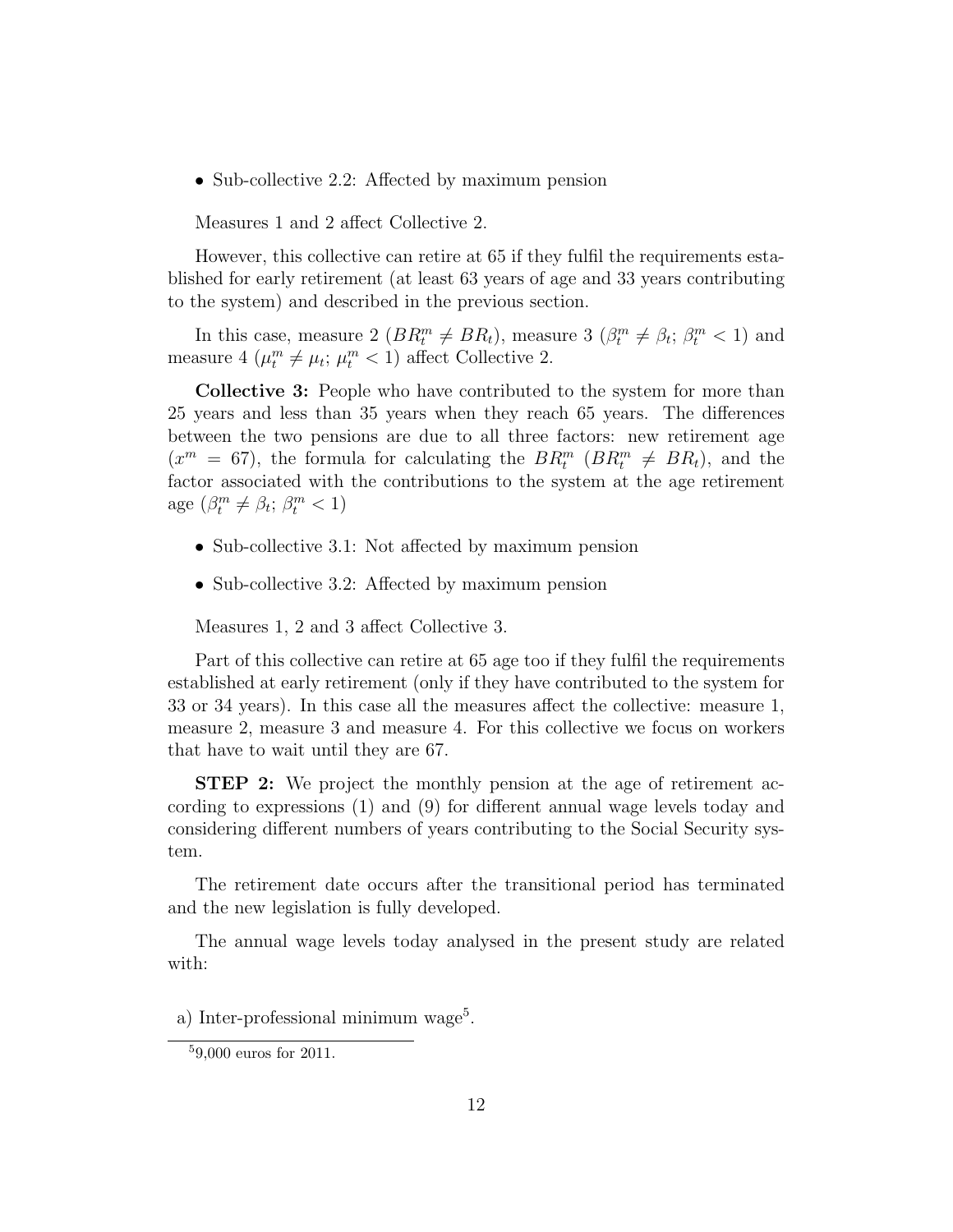- b) Spanish average wage<sup>6</sup>.
- c) Maximum retirement pension<sup>7</sup> .
- d) Maximum contribution base<sup>8</sup>.
- e) A wage above the maximum contribution base<sup>9</sup>.

A set of hypotheses are necessary to project the pensions. We highlight the following:

- 1. The contribution base is taken to be the total wage. It is limited yearly by a maximum contribution level  $BC_i^{max}$  and by a minimum level  $BC_i^{min}$ .
- 2. Consumer price index  $(cpi)$  is estimated to be 2\%. It is necessary to project growth in pensions, maximum contribution bases, etc.
- 3. Growth in wages  $(w)$  is estimated to be  $3\%$ .
- 4. Interest discount rate  $(i)$  is estimated to be  $4\%$ .
- 5. Mortality table used is that of the Social Security to calculate retirement capital cost.<sup>10</sup>

The projected monthly pension is calculated according to the previous legislation  $(k_{\text{et}}Pens_t)$  and to the new one  $(k_{\text{et}}Pens_t^m)$ . We take into account the maximum and minimum annual pension amounts in this calculation. In the case of the minimum pension, the Spanish legislation considers two cases depending on whether the pensioner has a spouse with earnings or not. We have taken the first case.

Other important information is the gross theoretical pension replacement rate in both cases. This variable is defined as the level of public pension as a percentage of previous individual earnings at the moment of taking up the pension for a hypothetical worker. It measures the variation in living standards when a typical worker retires.

<sup>6</sup>National Statistics Institute. Spanish Statistical Office reports of 22,500 euros for 2009. We have worked with 25,000 euros for 2011.

<sup>7</sup>35,000 euros for 2011.

<sup>8</sup>38,000 euros for 2011.

 $960,000$  euros for 2011.

<sup>&</sup>lt;sup>10</sup>Orden TAS/4045/2005 of 27th December 2005. BOE 310. $(28/12/2005)$ .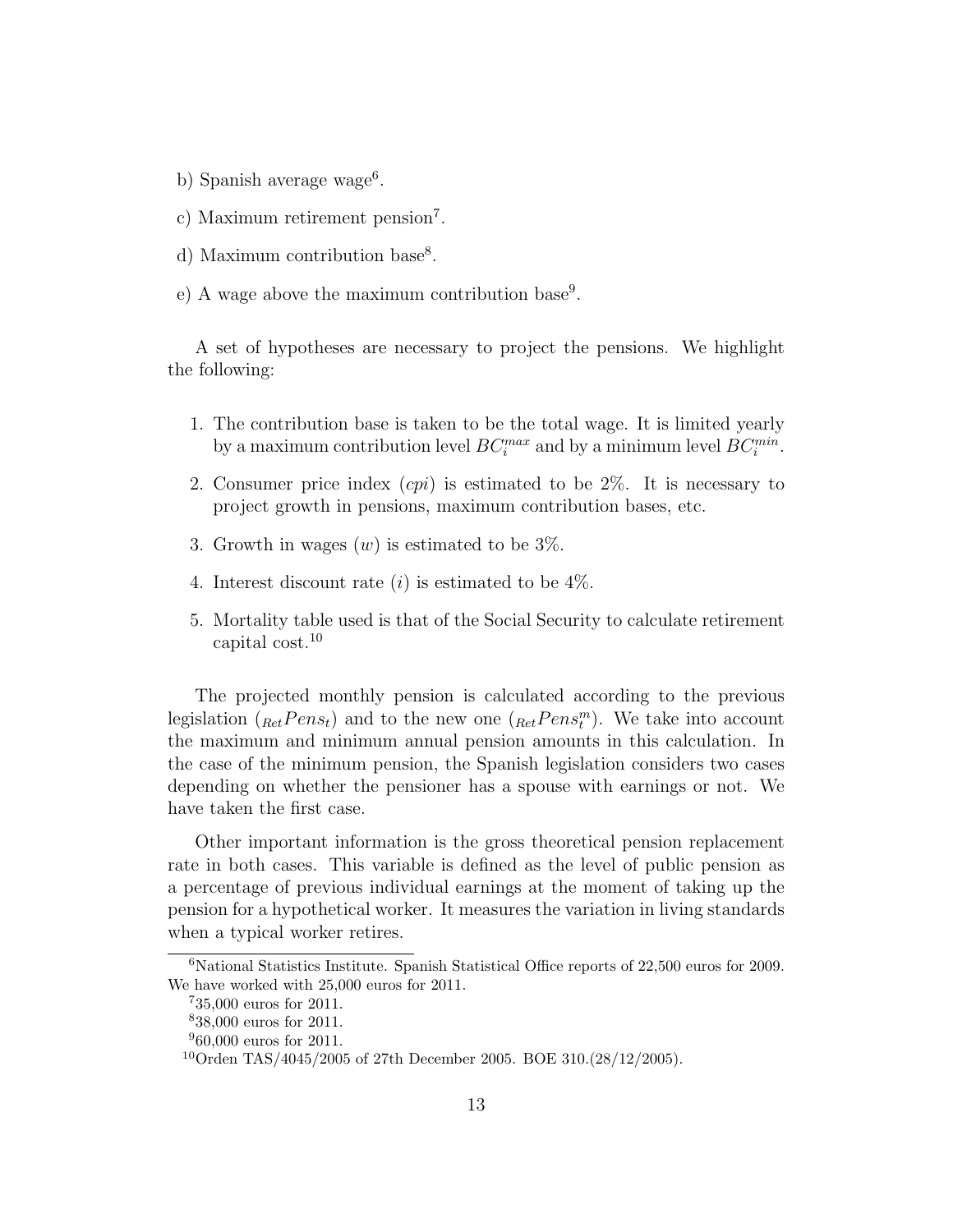The gross theoretical pension replacement rate is expressed as  $TPRR_t =$  $_{Ret}$ Penst  $\frac{Pens_t}{W_t}$  if it is calculated with the benchmark pension and as  $TPRR_t^m =$  $\frac{Ret\widetilde{Per}_t^{\widetilde{Per}_t}}{W_t}$  when calculated with the new pension.  $W_t$  is the last monthly salary before retirement date.

STEP 3: In a first stage, we take the pension variation in absolute terms:

$$
\triangle_{retPens_t} =_{Ret} Pens_t -_{Ret} Pens_t^m
$$

At this point, it should be noted that at certain times we compare the pension calculated at 65 (for example, the benchmark pension) and the pension calculated at 67 years. To make this possible from a financial point of view, we estimate the pension calculated at 65, two years later using the estimated cpi.

To compare the effect, we express the pension variation in relative terms:

$$
\frac{\triangle_{ret}Pens_t}{RetPens_t} \tag{10}
$$

In a second stage, we consider that, in the case of retirement at 67 years instead of 65, the employee extends his employment life by two years while his life as a pensioner is reduced by two years with the same life expectancy. This loss of pension income during two years is not considered in the previous variable and for this reason we introduce a more general concept, the variation in public retirement benefits  $(\triangle_{PRB_t})$ .

This new variable reflects the variation in retirement pensions due to the application of parametric measures plus the loss of two years' pension. The actuarial value at 65 years of the two streams of pension payments is used to quantify the variable.

Actuarial value at t of the annual stream of pension payments under previous legislation is expressed as:

$$
PRB_t = \sum_{j=0}^{h-x} \text{Ret} Pens_{t+j} \cdot 14 \cdot (1+i)^{-j} \cdot {}_j p_x
$$

where: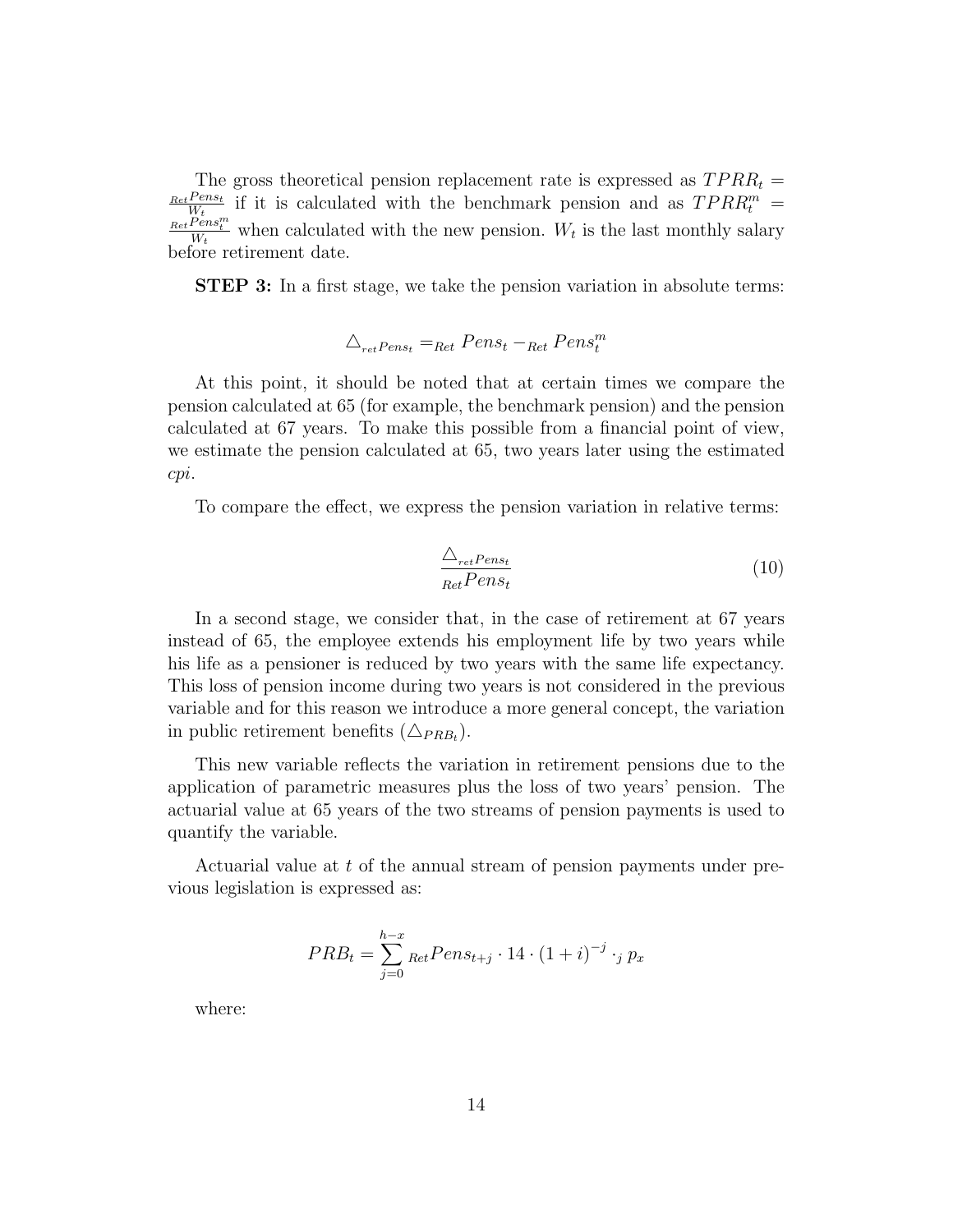| $t$ :     | Date of retirement                                                                               |
|-----------|--------------------------------------------------------------------------------------------------|
|           | $_{Ret} Pens_{t+i} \cdot 14$ : Annual retirement pension at $t+j$ under the previous legislation |
| $h$ :     | Limiting age of mortality table                                                                  |
| x:        | Retirement age under the previous legislation                                                    |
| $i$ :     | Interest discount rate                                                                           |
| $i p_x$ : | Probability of surviving $j$ years at age $x$ obtained from                                      |
|           | Social Security mortality table                                                                  |

Expression of actuarial value at  $t$  of the annual stream of pension payments under the new legislation is:

$$
PRB_t^m = \sum_{j=0}^{h-x^m} \text{RetPens}_{t+j}^m \cdot 14 \cdot (1+i)^{-j} \cdot j p_{x^m}
$$

where:

| $t$ :       | Date of retirement                                                                           |
|-------------|----------------------------------------------------------------------------------------------|
|             | $_{Ret}Pens_{t+i}^m \cdot 14$ : Annual retirement pension at $t+j$ under the new legislation |
| $h$ :       | Limiting age of mortality table                                                              |
| $x^m$ :     | Retirement age under the new legislation                                                     |
| $i$ :       | Interest discount rate                                                                       |
| $i p_x m$ : | Probability of surviving <i>j</i> years at age $x^m$ obtained from                           |
|             | Social Security mortality table                                                              |

We take the variation in public retirement benefits in absolute terms at 65 years:

$$
\triangle_{PRB_t} = PRB_t - PRB_t^m \cdot (1+i)^{-(x^m-x)} \cdot_{x^m-x} p_x
$$

To compare the effect, we express the variation in public retirement benefits relative terms:

$$
\frac{\triangle_{PRB_t}}{PRB_t} \tag{11}
$$

STEP 4: We calculate expressions (1) and (9) to evaluate the effect of maintaining the retirement age under the new conditions of voluntary early retirement. The new rules are based on the number of years contributing to the system at the time of application and the quarters remaining until ordinary retirement.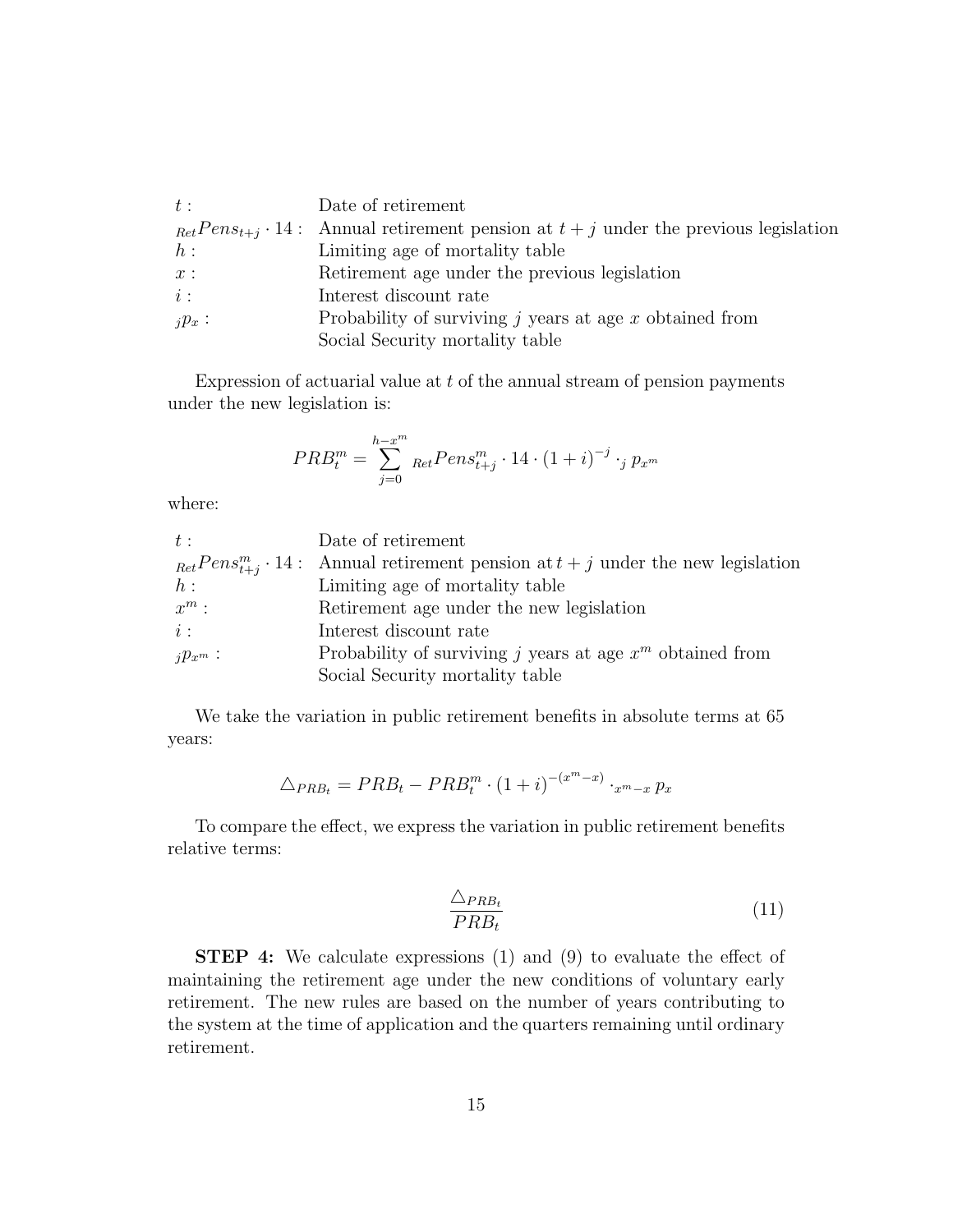## 5 Results

#### Collective 1:

This group is affected only by changes to the expression that calculates the  $BR<sub>t</sub>$  of the benchmark pension. The pension is reducing effect is due to the increase from 15 to 25 years of contributions in the formula and  $BR_t$  is replaced by  $BR_t^m$  (measure 2).

The change to the gross theoretical pension replacement rate and the variation in public retirement pension in relative terms and for different salaries are summarised in Table 1.

| Collective | $W_{2011}$<br>Annual | $TPRR_t \rightarrow TPRR_t^m$            | $\triangle_{ret}$ Pens <sub>t</sub><br>$_{ret}Pens_t$ |
|------------|----------------------|------------------------------------------|-------------------------------------------------------|
| 1.1.       | 9,000                | $\overline{90.72\%} \rightarrow 86.46\%$ | $-4.70\%$                                             |
| 1.1.       | $\overline{22,500}$  | $\overline{90.72\%} \rightarrow 86.46\%$ | $-4.70\%$                                             |
| 1.1.       | $\overline{25,000}$  | $90.72\% \rightarrow 86.46\%$            | $-4.70\%$                                             |
| 1.2.       | 35,000               | $83.82\% \rightarrow 83.82\%$            | $0\%$                                                 |
| 1.2.       | $\overline{38,000}$  | $77.21\% \rightarrow 77.21\%$            | $0\%$                                                 |
| 1.2.       | 60,000               | $48.90\% \rightarrow 48.90\%$            | $0\%$                                                 |

Table 1: Collective 1. Ordinary retirement age: 65 years

The gross theoretical pension replacement rate calculated for the average wage and lower (sub-collective 1.1) is around  $91\%^{11}$ . However, as we can see in the table, for employees affected by limited contribution bases (sub-collective 1.2), the replacement rate decreases as the wage increases. The difference is between 77% and 49%. In these cases, employees must complement their retirement pension with private products in order to maintain their standard of living.

With the application of measure 2, we see that the public pension falls 4.7%, while the effect of applying the legislative reform is void for wages above the maximum retirement pension.

<sup>&</sup>lt;sup>11</sup>According to the percentage reported for the Spanish Case in the annex to the ISG report on theoretical replacement rates (2009).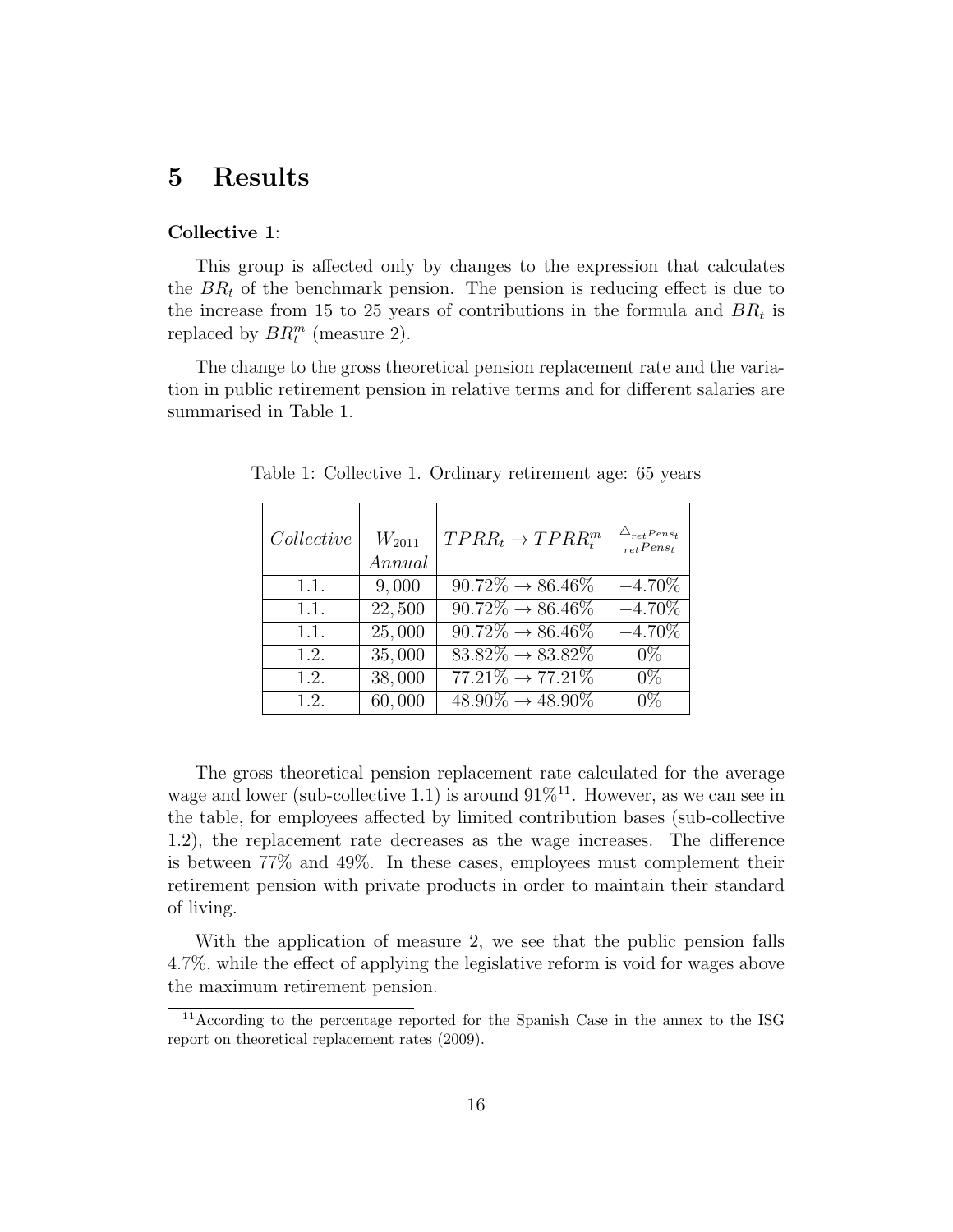#### Collective 2:

This group is affected by the change to the  $BR_t$  too.  $BR_t$  is replaced by  $BR_t^m$  as in collective 1 (measure 2). In collective 2 we can distinguish cases where employees must delay retirement by two years  $(x^m = 67)$  (measure 1) and cases in which the retirement age is maintained at 65 years  $(x^m = 65)$ since the conditions for early retirement are satisfied (measure 4).

In Table 2 are shown the results in the case of a delay to the retirement.

| Collective | $W_{2011}$<br>Annual | $TPRR_t \rightarrow TPRR_t^m$            | $\triangle_{retPens_t}$<br>$_{ret}Pens_t$ |
|------------|----------------------|------------------------------------------|-------------------------------------------|
| 2.1.       | 9,000                | $88.97\% \rightarrow 86.45\%$            | $-2.83%$                                  |
| 2.1.       | $\overline{22,500}$  | $88.97\% \rightarrow 86.45\%$            | $-2.83%$                                  |
| 2.1.       | 25,000               | $88.97\% \rightarrow 86.45\%$            | $-2.83\%$                                 |
| 2.2.       | 35,000               | $82.20\% \rightarrow 82.20\%$            | $0\%$                                     |
| 2.2.       | 38,000               | $75.71\% \rightarrow 75.71\%$            | $0\%$                                     |
| 2.2.       | 60,000               | $\overline{47.95\%} \rightarrow 47.95\%$ | $0\%$                                     |

Table 2: Collective 2. Ordinary retirement age: 67 years

For this collective, the gross theoretical pension replacement rate calculated with the benchmark pension decreases slightly with respect to collective 1. On the other hand, the amount of pension at 67 years is higher than two years earlier, thus counteracting part of the decrease generated by the number of years contributing to the system required in the  $BR_t^m$  formula. This is why the decrease in sub-collective 2.1 is less than that in sub-collective 1.1. However, sub-collective 2.2 is not affected, as was also the case of sub-collective 1.2.

Under this scenario, we observe that the pension decrease and the change in gross theoretical pension replacement obtained in Table 2 do not reflect the fact that the pensioner is receiving two years less retirement pension. At this point, we introduce the variation in public retirement benefits in relative terms  $\left(\frac{\triangle_{PRB_t}}{PRB_t}\right)$  $\frac{\Delta P R B_t}{PR B_t}$ ). Each stream finishes at the limiting age in the mortality table. The results obtained are shown in Table 3.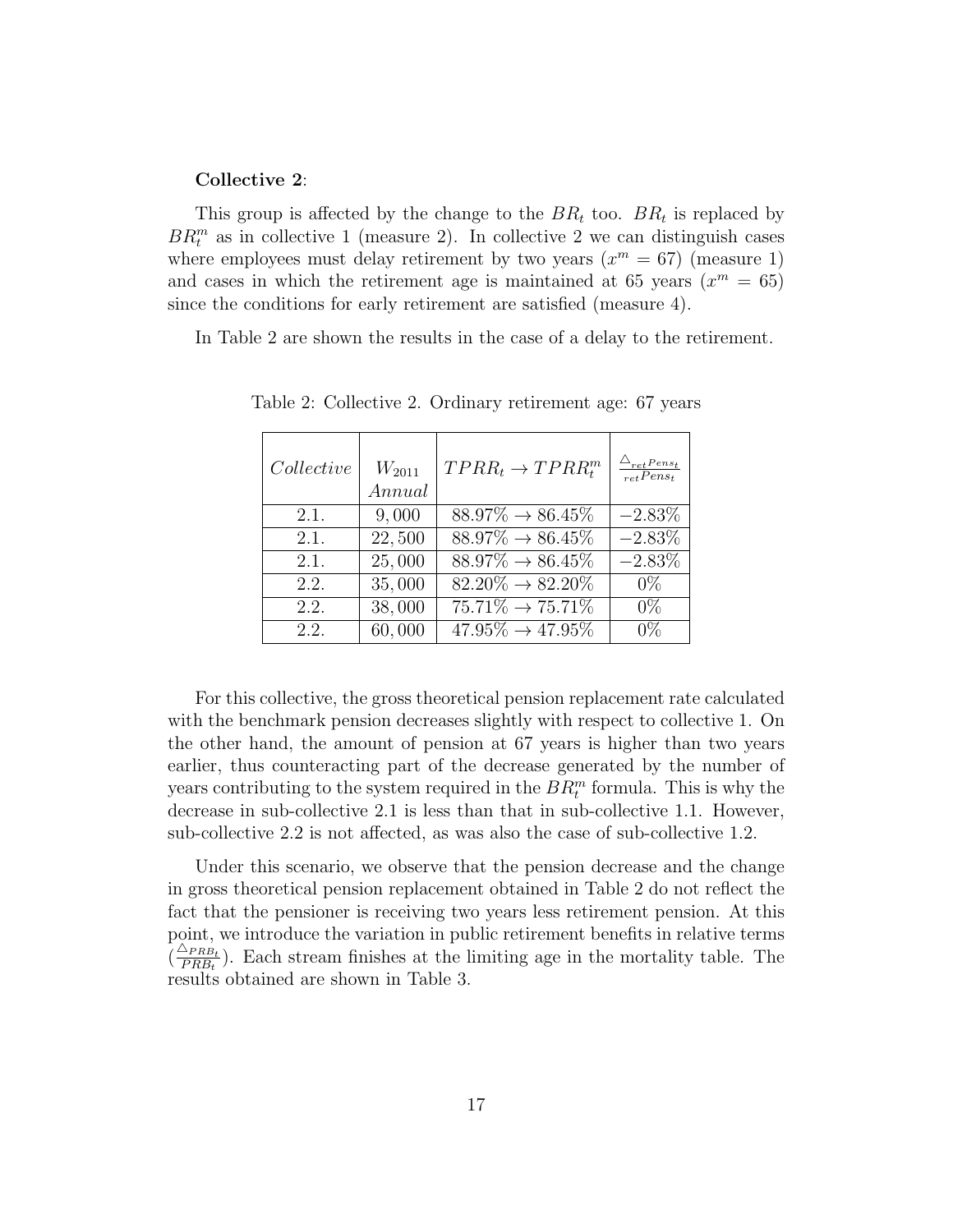| Collective | $W_{2011}$<br>Annual | $\triangle_{PRB_t}$<br>$\overline{PRB_t}$ |
|------------|----------------------|-------------------------------------------|
| 2.1.       | 9,000                | $-12.02\%$                                |
| 2.1.       | 22,500               | $-12.02\%$                                |
| 2.1.       | 25,000               | $-12.02\%$                                |
| 2.2.       | 35,000               | $-9.45\%$                                 |
| 2.2.       | 38,000               | $-9.45\%$                                 |
| 2.2.       | 60,000               | $-9.45\%$                                 |

Table 3: Collective 2. Ordinary retirement age: 67 years

Under this new scenario, sub-collective 2.1 and sub-collective 2.2 are affected by the new law. The effect of the application of parametric measures plus the loss of two years' pension is a reduction in public retirement benefits for the pensioner. As we can appreciate, the percentage of decrease is considerable in both cases.

Finally, for collective 2, we study the effect on the retirement pension if the employee decides to retire at 65 years under the early retirement conditions aware that they are highly exacting. In this case, Table 2 is replaced by Table 4.

| Collective | $W_{2011}$ | $TPRR_t \rightarrow TPRR_t^m$            | $\triangle_{ret}$ Pens <sub>t</sub><br>$_{ret}Pens_t$ |
|------------|------------|------------------------------------------|-------------------------------------------------------|
| 2.1.       | 9,000      | $\overline{90.72\%} \rightarrow 77.45\%$ | $-14.62\%$ <sup>*</sup>                               |
| 2.1.       | 22,500     | $90.72\% \rightarrow 76.19\%$            | $-16.02\%$                                            |
| 2.1.       | 25,000     | $90.72\% \rightarrow 76.19\%$            | $-16.02\%$                                            |
| 2.2.       | 35,000     | $\sqrt{83.82\%} \rightarrow 75.19\%$     | $-10.30\%$                                            |
| 2.2.       | 38,000     | $77.21\% \rightarrow 72.16\%$            | $-6.54\%$                                             |
| 2.2.       | 60,000     | $\sqrt{48.90\%} \rightarrow 46.43\%$     | $-5.04\%$                                             |

Table 4: Collective 2. Early retirement age: 65 years

(\*) Minimum pension is applied in this case.

As we can appreciate, maintaining the retirement age, if the employee is eligible for early retirement, punishes the pensioner with the receipt of a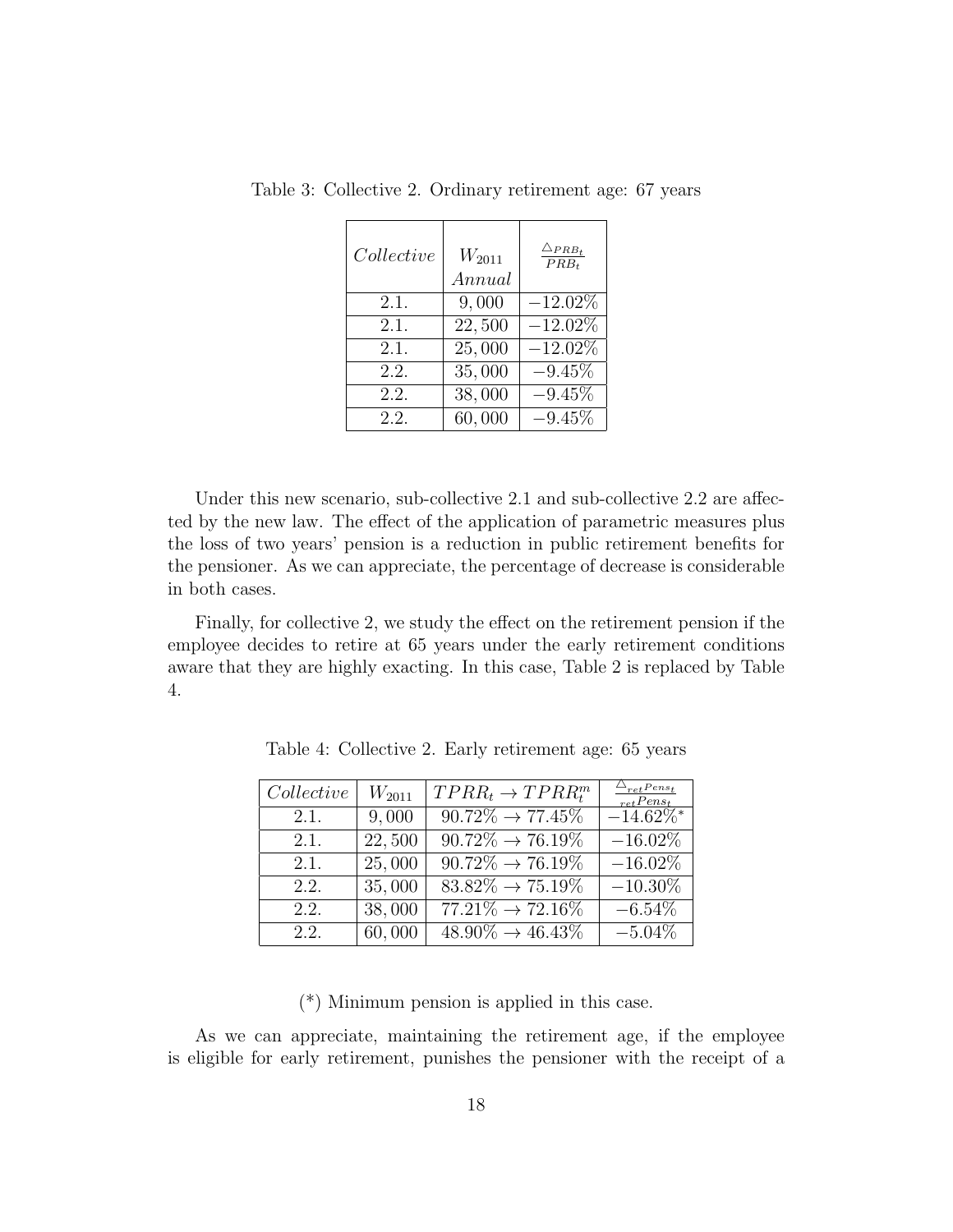lesser amount of retirement pension. In this scenario sub-collective 2.1 and sub-collective 2.2 are affected. The difference, if we compare with Table 2, is substantial.

In the following table, we summarize the effect of the new law on the public retirement benefit of a employee that belongs to collective 2 when the retirement age is:  $x^m = 67$  and  $x^m = 65$ .

| $W_{2011}$ | Collective | $\triangle_{PRB_t}$<br>$PRB_t$ | $\triangle_{PRB_t}$<br>$PRB_t$ |
|------------|------------|--------------------------------|--------------------------------|
|            |            | $x^m=67$                       | $x^m=65$                       |
|            |            | ordinary                       | early                          |
| 2.1        | 9,000      | $-12.02\%$                     | $-14.62\%$                     |
| 2.1        | 22,500     | $-12.02\%$                     | $-16.02\%$                     |
| 2.1        | 25,000     | $-12.02\%$                     | $-16.02%$                      |
| 2.2        | 35,000     | $-9.55%$                       | $-10.30\%$                     |
| 2.2        | 38,000     | $-9.45%$                       | $-6.54\%$                      |
| 2.2.       | 60,000     | $-9.45%$                       | $-5.04\%$                      |

Table 5: Collective 2. Reduction in public retirement benefits

#### Collective 3:

This group is affected by the change in the  $BR_t$  formula, which is replaced by  $BR_t^m$  (measure 2), by the change in the ordinary retirement age x, which is replaced by  $x^m$  (measure 1) and finally, by the change in the weighting factor associated with the period of contribution at  $t \beta_t$  which is replaced by  $\beta_t^m$ (measure 3).

Most cases have no possibility of accessing early retirement at 65 years since they have not contributed for 33 years. For this reason, we focus on employees that have to wait until 67 years.

As the number of years contributed to the system increases, the effect of the reduction in measure 3 weakens. In order to evaluate the effect of measure 3, in the next table we include two cases. The first is when the number of years contributed at 67 is 27 and the second is when the number of years contributed at 67 is 36. The range of variation is between −6.04% and −2.99% for yearly salaries below 35,000 euros and between 5.98% and 0% for wages with a limited contribution base.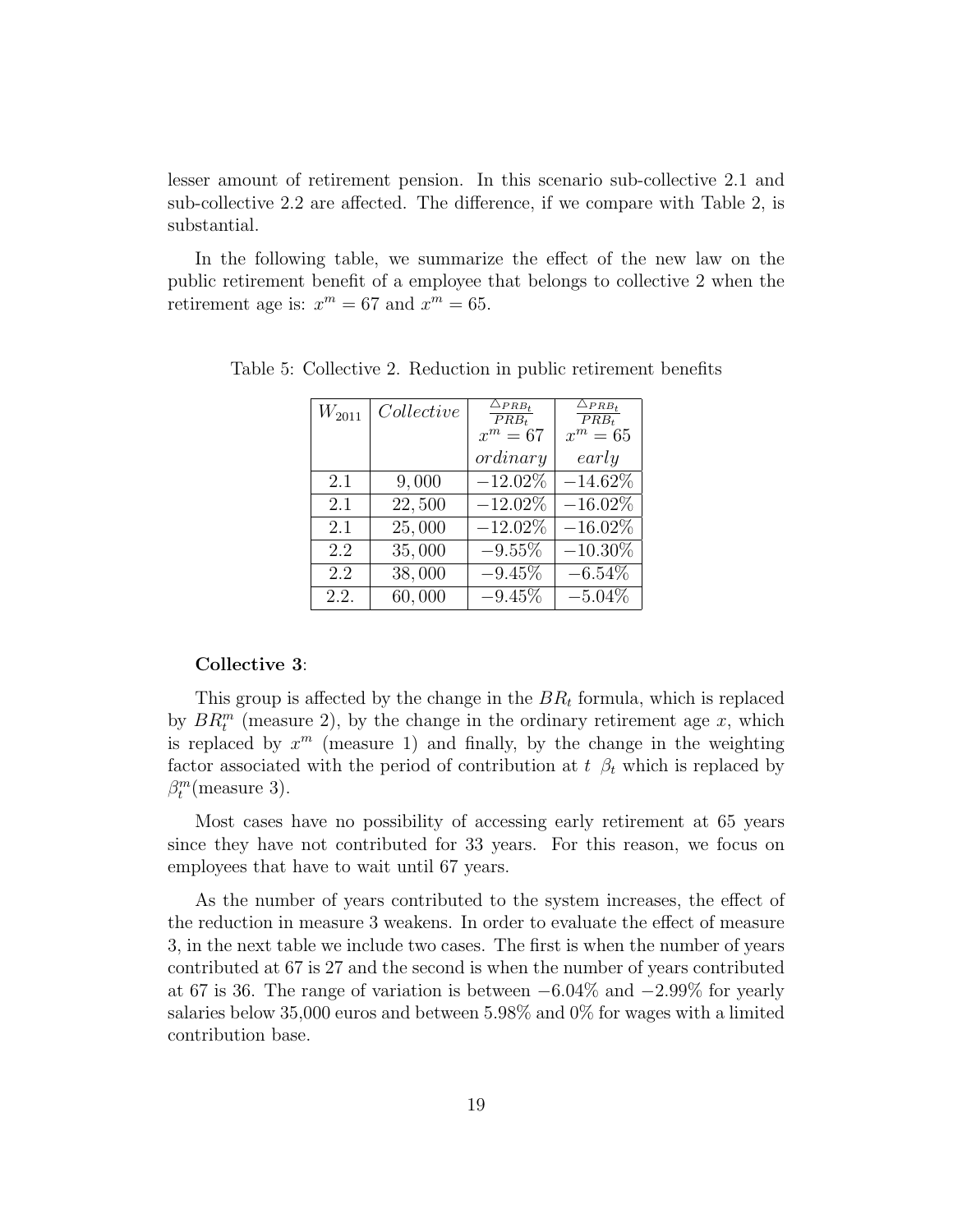The weighting factor associated with period of contribution at  $t \, (\beta_t^m)$  plays an important role when we calculate the gross theoretical pension replacement rate for collective 3. We note a sizeable difference for the same salary between the gross theoretical pension replacement rate calculated with 27 years of contribution and with 36 years of contributions.

Sub-collective 3.1 is affected by the application of the three measures, while pensions are not modified for part of sub-collective 3.2, namely those that have contributed for more than 34 years on retiring.

| Collective | $W_{2011}$ | $TPRR_t \rightarrow TPRR_t^m$            | $\frac{\triangle_{ret}Pens_t}{retPens_t}$ | $TPRR_t \rightarrow TPRR_t^m$ | $\triangle_{ret}$ Pens <sub>t</sub><br>$_{ret}Pens_t$ |
|------------|------------|------------------------------------------|-------------------------------------------|-------------------------------|-------------------------------------------------------|
|            |            | $C_{67} = 27$                            | $C_{67} = 27$                             | $C_{67} = 36$                 | $C_{67} = 36$                                         |
| 3.1.       | 9,000      | $73.00\% \rightarrow 73.00\%$            | $0\%$ *                                   | $87.18\% \rightarrow 84.58\%$ | $-2.99\%$                                             |
| 3.1.       | 22,500     | $\overline{71.17\%} \rightarrow 66.87\%$ | $-6.04\%$                                 | $87.18\% \rightarrow 84.58\%$ | $-2.99\%$                                             |
| 3.1.       | 25,000     | $71.17\% \rightarrow 66.87\%$            | $-6.04\%$                                 | $87.18\% \rightarrow 84.58\%$ | $-2.99\%$                                             |
| 3.2.       | 35,000     | $69.67\% \rightarrow 65.50\%$            | $-5.98\%$                                 | $82.20\% \rightarrow 82.20\%$ | $0\%$                                                 |
| 3.2.       | 38,000     | $65.19\% \rightarrow 62.45\%$            | $-4.21\%$                                 | $75.71\% \rightarrow 75.71\%$ | $0\%$                                                 |
| 3.2.       | 60,000     | $41.29\% \rightarrow 39.95\%$            | $-3.25\%$                                 | $47.95\% \rightarrow 47.85\%$ | $0\%$                                                 |

Table 6: Collective 3. Ordinary retirement age: 67 years

(\*) Minimum pension is applied in this case.

As with collective 2, we calculate the reduction in public retirement benefits. We add the reduction in the pensions of Table 6 and the effect of a two-year loss of pension.

Table 7: Collective 3. Reduction in public retirement benefits

| Collective | $W_{2011}$          | $\triangle_{PRB_t}$<br>$PRB_t$ | $\overline{\triangle_{PRB}}_t$<br>$\overline{PRB_t}$ |
|------------|---------------------|--------------------------------|------------------------------------------------------|
|            |                     | $C_{67} = 27$                  | $C_{67} = 33$                                        |
| 3.1.       | 9,000               | $-9.04\%$                      | $-11.76\%$                                           |
| 3.1.       | $\overline{22,500}$ | $-14.54\%$                     | $-11.76\%$                                           |
| 3.1.       | $\overline{25,000}$ | $-14.54\%$                     | $-11.76\%$                                           |
| 3.2.       | 35,000              | $-14.48\%$                     | $-9.04\%$                                            |
| 3.2.       | 38,000              | $-12.87%$                      | $-9.04\%$                                            |
| 3.2.       | 60,000              | $-12.00\%$                     | $-9.04%$                                             |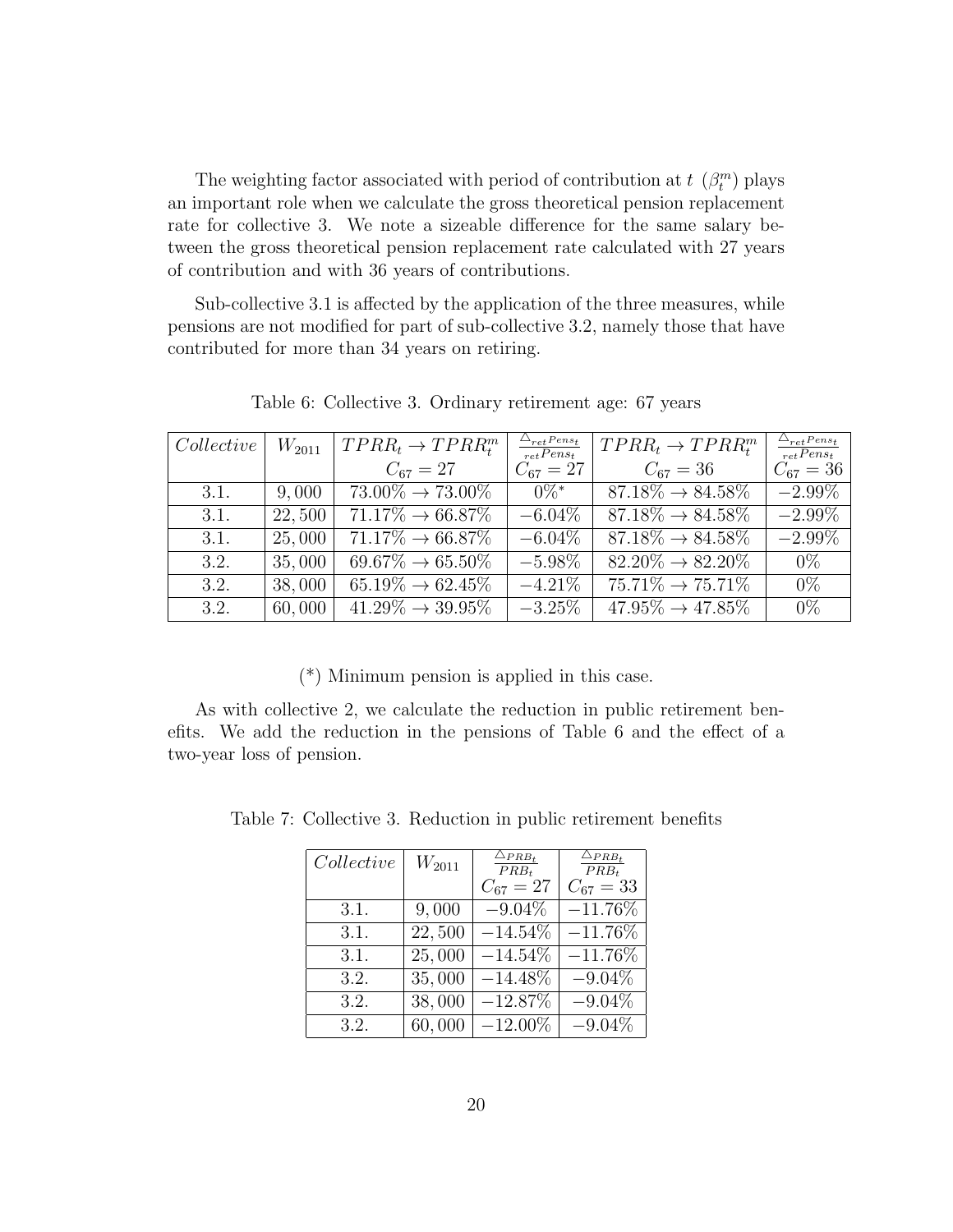We conclude with a table that summarizes the decrease in the public benefits attributable to the reform of the Social Security system for the three collectives.

|            | Col     |                                   | Col  | $\Delta_{PRB_t}$ |                                   | Col | $\triangle_{PRB_t}$ | $\triangle_{PRB_t}$ |
|------------|---------|-----------------------------------|------|------------------|-----------------------------------|-----|---------------------|---------------------|
| $W_{2011}$ |         | $\frac{\triangle_{PRB_t}}{PRB_t}$ |      | $PRB_t$          | $\frac{\triangle_{PRB_t}}{PRB_t}$ |     | $PRB_t$             | $PRB_t$             |
|            |         | $x=65$                            |      | $x=67$           | $x=65$                            |     | $x=67$              | $x=67$              |
|            |         |                                   |      | $C_{67} > 37$    | $C_{65} \geq 35$                  |     | $C_{67} = 27$       | $C_{67} = 36$       |
| 9,000      | $1.1\,$ | $-4.7\%$                          | 2.1  | $-12.02\%$       | $-14.62\%$                        | 3.1 | $-9.04\%$           | $-11.76\%$          |
| 22,500     | $1.1\,$ | $-4.7\%$                          | 2.1  | $-12.02\%$       | $-16.02\%$                        | 3.1 | $-14.54\%$          | $-11.76\%$          |
| 25,000     |         | $-4.7\%$                          | 2.1  | $-12.02\%$       | $-16.02\%$                        | 3.1 | $-14.48\%$          | $-11.76\%$          |
| 35,000     | 1.2     | $0\%$                             | 2.2  | $-9.55\%$        | $-10.30\%$                        | 3.2 | $-12.87\%$          | $-9.04\%$           |
| 38,000     | 1.2     | $0\%$                             | 2.2  | $-9.45\%$        | $-6.54\%$                         | 3.2 | $-12.00\%$          | $-9.04\%$           |
| 60,000     | 1.2.    | $0\%$                             | 2.2. | $-9.45\%$        | $-5.04\%$                         | 3.2 | $-10.55\%$          | $-9.04\%$           |

Table 8: Reduction in public retirement benefits following the reform of the Social Security system

### 6 Conclusions

The main conclusions that we draw from the study can be summarised as follows:

With the new legislation, the number of years contributing to the Social Security system acquires greater importance because it affects not only  $\beta_t$ but also determines the age at which a employee can retire. We distinguish three types of group and within each we differentiate if they are affected by a maximum contribution or not.

The variables used to quantify the effect of the reform are the pension variation in relative terms and the variation in public retirement benefits in relative terms. This second variable reflects the decrease in the retirement pension due to the application of parametric measures plus the loss of two years of pension. We quantify the difference between the actuarial value at t of the annual stream of benchmark pension payments and the actuarial value at t of the annual stream of pension payments under the new legislation.

Our aim was to analyse how the reform affect pensioners. We have quantified the reduction in public retirement benefits and we conclude that the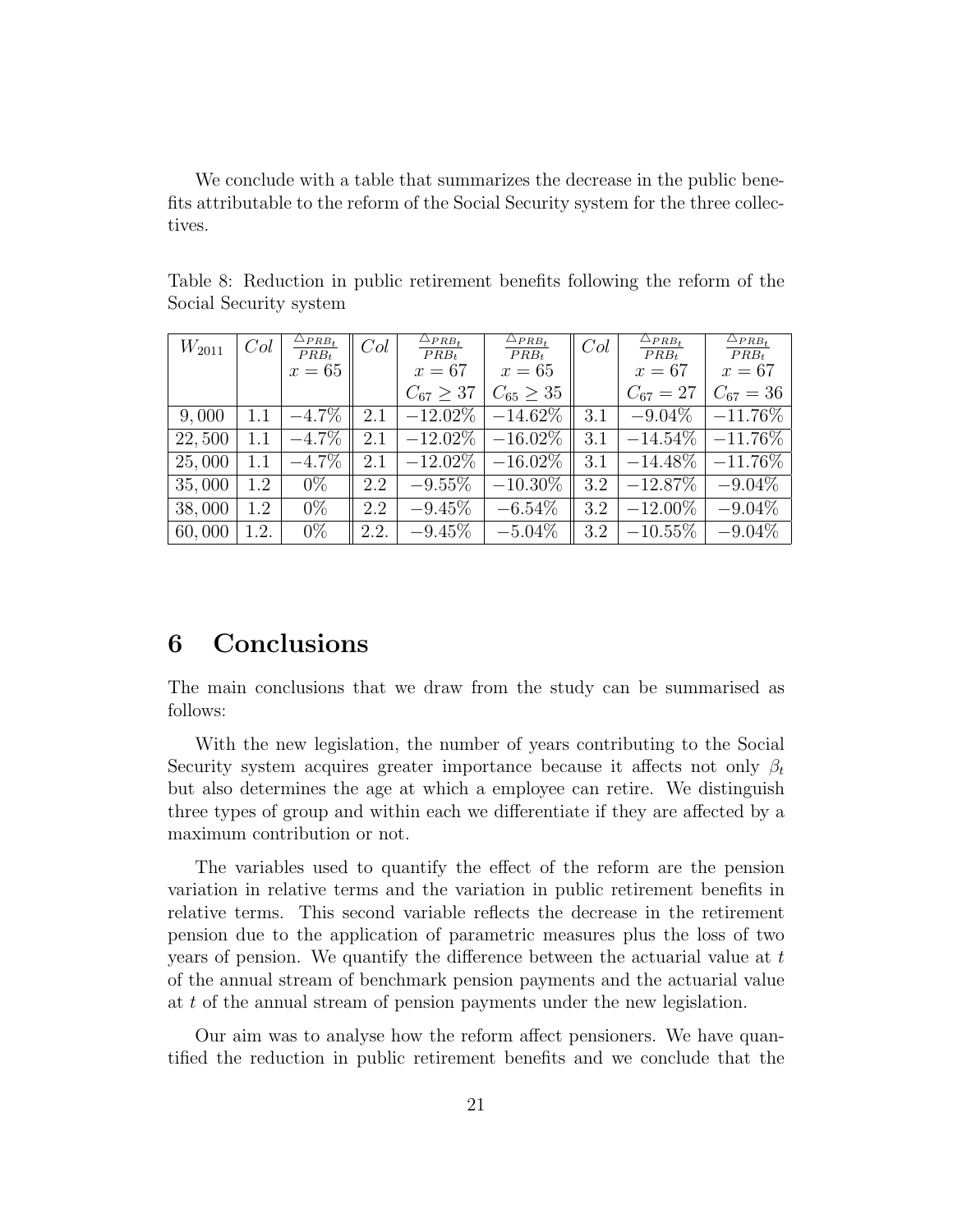variation is between 0% to 16% depending on wages, years of contributions at the time of retirement and retirement age. The reduction is more marked in the pensions of those in the lowest wage bracket and with fewest contributions to the system. The results are summarized in Table 8.

The only employees not affected by the implementation of new legislation are those that can still retire at 65, whose factor of contribution remains at 100% and, who finally, will have contributed to the system an amount that exceeds the maximum contribution each year for at least 38 years and six months. The remaining employees will be affected to a greater or lesser extent. In general, the severity is higher for wages lower or equal to the Spanish average wage. The impact is larger for smaller wages.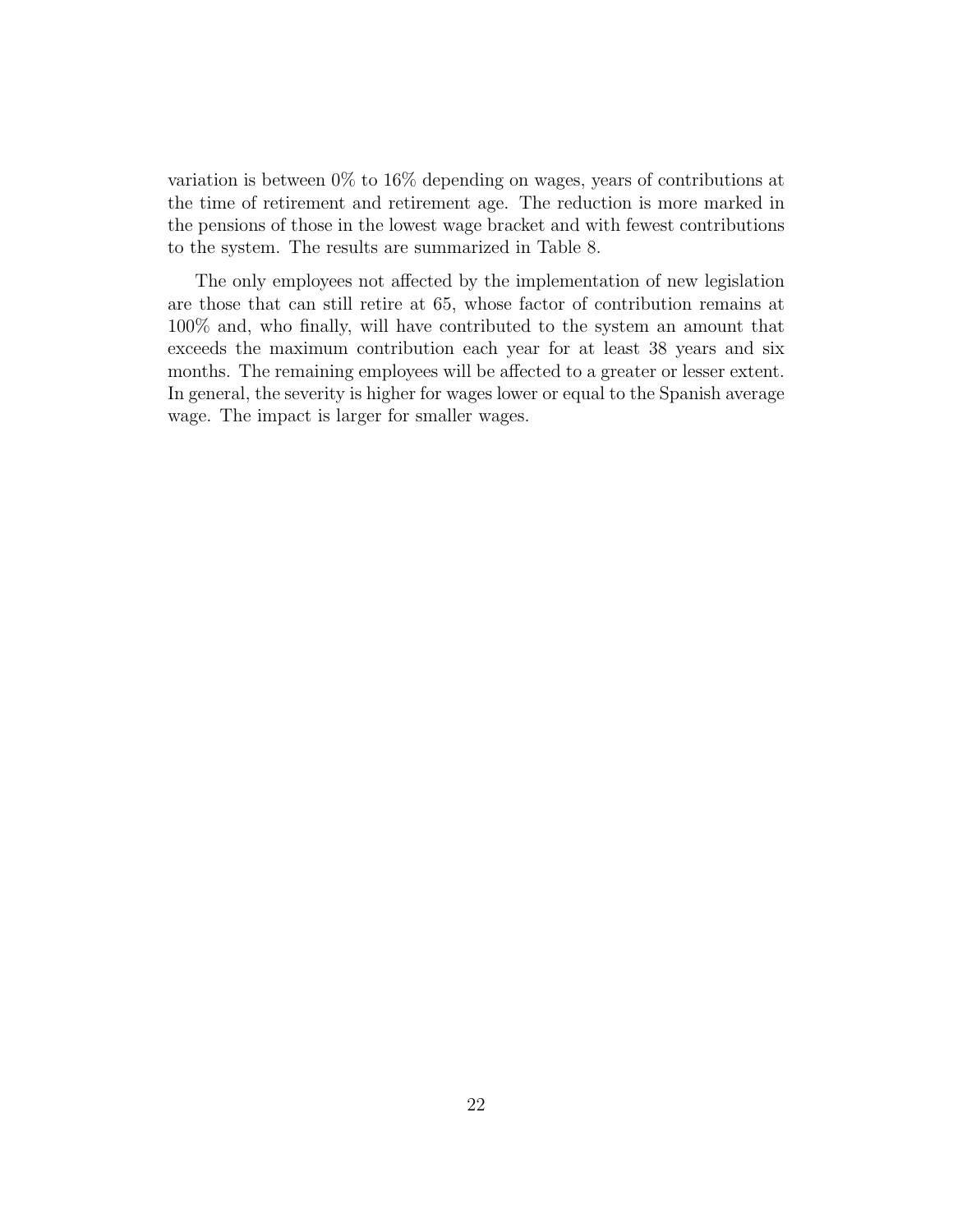## References

- [1] Alonso-Meseguer, J. and Herce, J.A.(2003), "Balance del sistema de pensiones y boom migratorio en España. Proyecciones del modelo MODPENS de Fedea a 2050". Documento de Trabajo 2003-02, FEDEA: 1-50
- [2] Balmaseda, M.A., Melguizo, A. and Taguas, D.(2006), "Las reformas necesarias en el sistema de pensiones contributivas en España", Moneda y Crédito, n. 222: 316-340.
- [3] Da-Rocha, J.M. and Lores, F.X.(2005),"¿Es urgente reformar la Seguridad Social?" Working Paper Series RGEA, n.5: 1-55.
- [4] Del Brío, J.F. and González, M.C. $(2004)$ , "Projected spending on pensions in Spain: A viability analysis". *International Social Security Review*. vol. 57,3: 91-109.
- [5] Díaz-Giménez, J. and Díaz-Saavedra, J.(2009), "Delaying retirement in Spain". *Review of Economic Dynamics.* vol. 12,1: 147-167.
- [6] Gil, J., Lopez M.A., Onrubia, J. Patxot, C. and Souto, G.(2007), "A projection model of the contributory pension expenditure of the spanish social security system: 2004-2050". Hacienda Pública Española. n. 182,3: 76-114.
- [7] Jimeno, J.F. $(2000)$ , "El sistema de pensiones contributivas en España: Cuestiones básicas y perspectivas en el medio plazo". Documento de Trabajo 2000-15, FEDEA: 1-32
- [8] Jimeno, J.F., Rojas, J.A. and Puente, S.(2008), "Modelling the impact of aging on social security expenditures", Economic Modelling, vol. 25,2: 201-224.
- [9] ISG report on theoretical replacement rates 2009. Country fiches (Annex), Available [20/05/2012] in the pensions section of: http://ec.europa.edu/employment social/social protection/